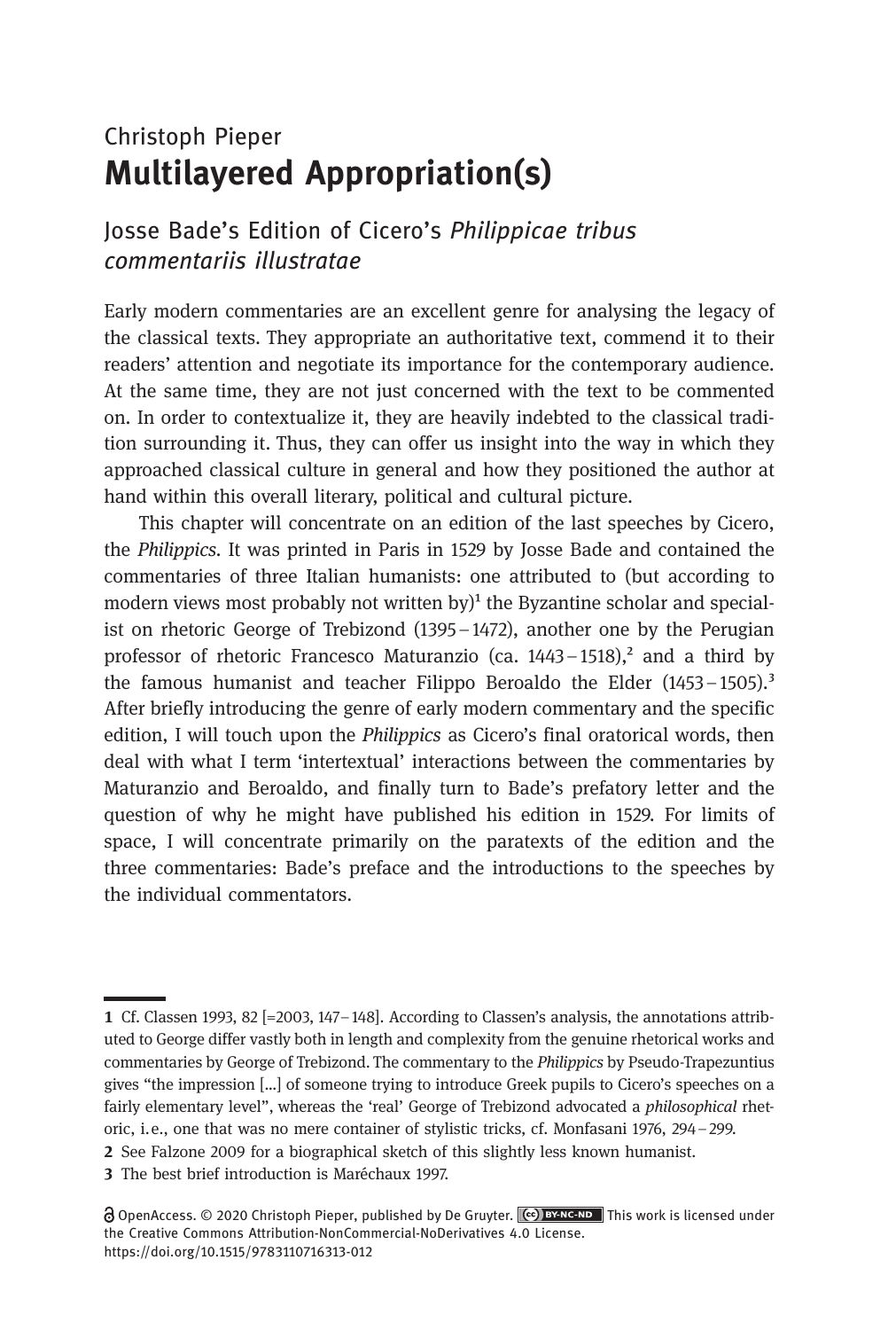## Josse Bade's 1529 edition of the Philippics

Early modern commentaries were not only meant to introduce contemporary readers to the works and life of the ancient authorities. At the same time their purpose was to provide useful guidance for their readers' personal future, thus combining philological, historical, antiquarian or philosophical insights with contemporary interests. As Karl Enenkel and Henk Nellen in their very thorough introduction on early modern commentaries argue,

it was not a foregone conclusion that commentaries necessarily ought to play an auxiliary role. Commentaries were mainly studied—in various intellectual settings, to be sure—in order to acquire knowledge and skills. A 'pure' understanding of the source text was not the exclusive goal.<sup>4</sup>

In other words, most commentaries were means of appropriation rather than works of purely academic reception; they were meant to be relevant for the contemporary reader's life. Their aim could be to improve grammatical or rhetorical ability, but also to increase insight into contemporary political and philosophical discourses or to provide profound religious education. A second point worth mentioning is that commentaries in early modern times were a very open genre. Not only could they vary considerably in their approach to texts (from short glosses and lexical variants in school commentaries to encyclopaedic lemmas in thick and expensive books), commentators were also free to include anything they found useful from existing commentaries and/or other authoritative literature in their own explanations. Thus, in commentaries appropriation of an authoritative text happens through re-use and re-shaping of information available in other sources, including previous commentaries on the same text. This recurrent re-use of previous material could put the authorial identity of the commentator at stake, as his work was prone to being abbreviated, changed or simply 'borrowed' by later scholars. Such a relative openness of the genre adduced commentators, especially since the invention of the printing press, to establish their own authority as intellectuals, with the commentary as a potential medium to negotiate questions of "power and authority".<sup>5</sup>

Josse Bade is one of those Renaissance intellectuals for whom negotiation of authority was of crucial importance. In his own self-representation he tried to

Enenkel/Nellen 2013, 3.

Cf. White 2013, 68–69 with further bibliographical references. See also Enenkel 2015, esp. 1–53, on the importance of authorial self-fashioning in printed book within early modern intellectual culture.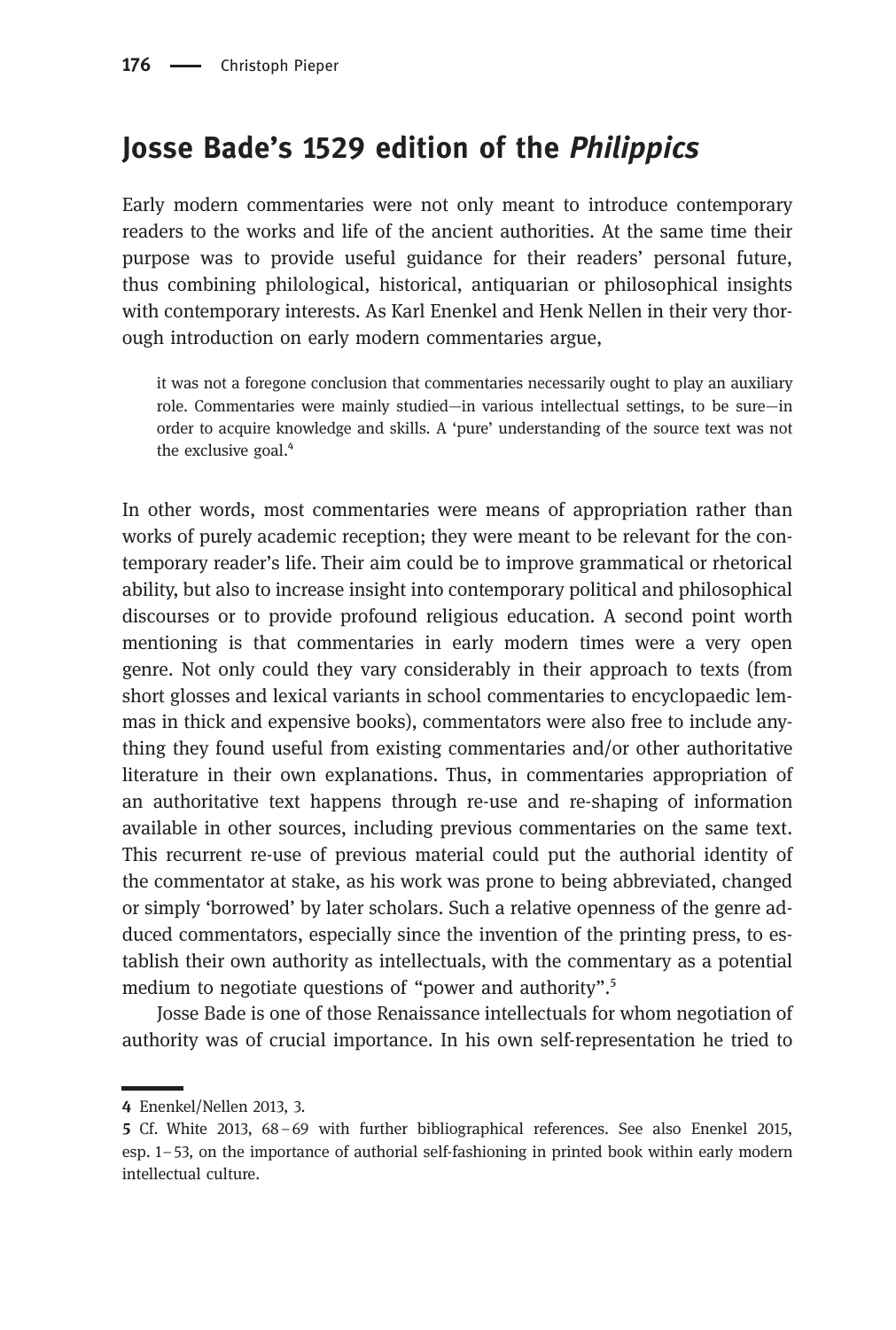combine the image of a man of letters (who was offering material to others in a markedly unselfish manner) with the business of a professional printer who had to live off his job and therefore had to advertize his name in an adequate manner.⁶ The huge number of commentaries he published—partly with his own notes,<sup>7</sup> partly with the annotations of others—attests to the success of his negotiation. Paul White even calls Bade "the exemplary figure of the early age of print".<sup>8</sup> His 1529 edition *Philippicae M. Tullii Ciceronis diligentissime ad exemplar* fidelius repositae: & tribus commentariis, Maturantii, Philippi Beroaldi, Georgii Trapezuntii, & scholiis Ascensii, & tabella literaria diligenter e commentariis emendatis collecta, illustratae is an interesting case in which the appropriation of Cicero's Philippics can be observed on several levels. First, Bade's decision to publish the Philippics with a foreword of his own anchors the edition in his own time and context. Second, he conserves and ennobles the three preceding commentaries. By reprinting them, he increases their canonical status, and by reprinting them together, he invites the reader to consider their interplay. Third, the three commentators themselves also relied on even earlier—ancient and early modern—material.

In the case of the Philippics, Bade's own input as a commentator, apart from the important prefatory letter, is marginal (he only adds some philological lemmas about alternative readings of the text—his main achievement, so he claims, is the thorough emendation of the text). The edition is an emended reprint of a previous Parisian edition from  $1514<sup>9</sup>$  which also contained the same three commentaries. Maturanzio's enarrationes were first printed in 1488 in Vicenza by Enrico di Ca' Zeno (Henricus de Sancto Ursio); later they formed a fixed pair with Beroaldo's commentary ever since the latter's editio princeps had appeared in

For his self-portrayal see now White 2013, esp. 34–60 (ch. 2: "Self-representation and authorship").White especially underlines (p. 36) that Bade in his paratexts, in contrast to Erasmus and other contemporaries, tends "in the […] direction of self-abnegation and dissavowal of ownership", i.e., that Bade never sees himself as first author of his books; at the same time, he emphasizes "the intellectual labour he had invested in the text" (p. 50). It was not always easy for Bade to gain acceptance for his efforts from the other humanists, as shown convincingly by Diu 1997.

<sup>7</sup> His own commentaries were often labelled *familiares commentarii* of moderate difficulty with a clearly didactic aim, aimed at "instilling in his pupils a profound love of the belles lettres", as Crab 2014, 154, has argued. On the edition of the Philippics not quite fitting into this category, see below.

White 2013, 275.

Cf. Classen 2003, 40. He refers to the edition published by Jean Petit, Parisiis 1514 (no. 61064 in Pettigrew/Walsby 2012, 402), but I was not able to see this edition myself.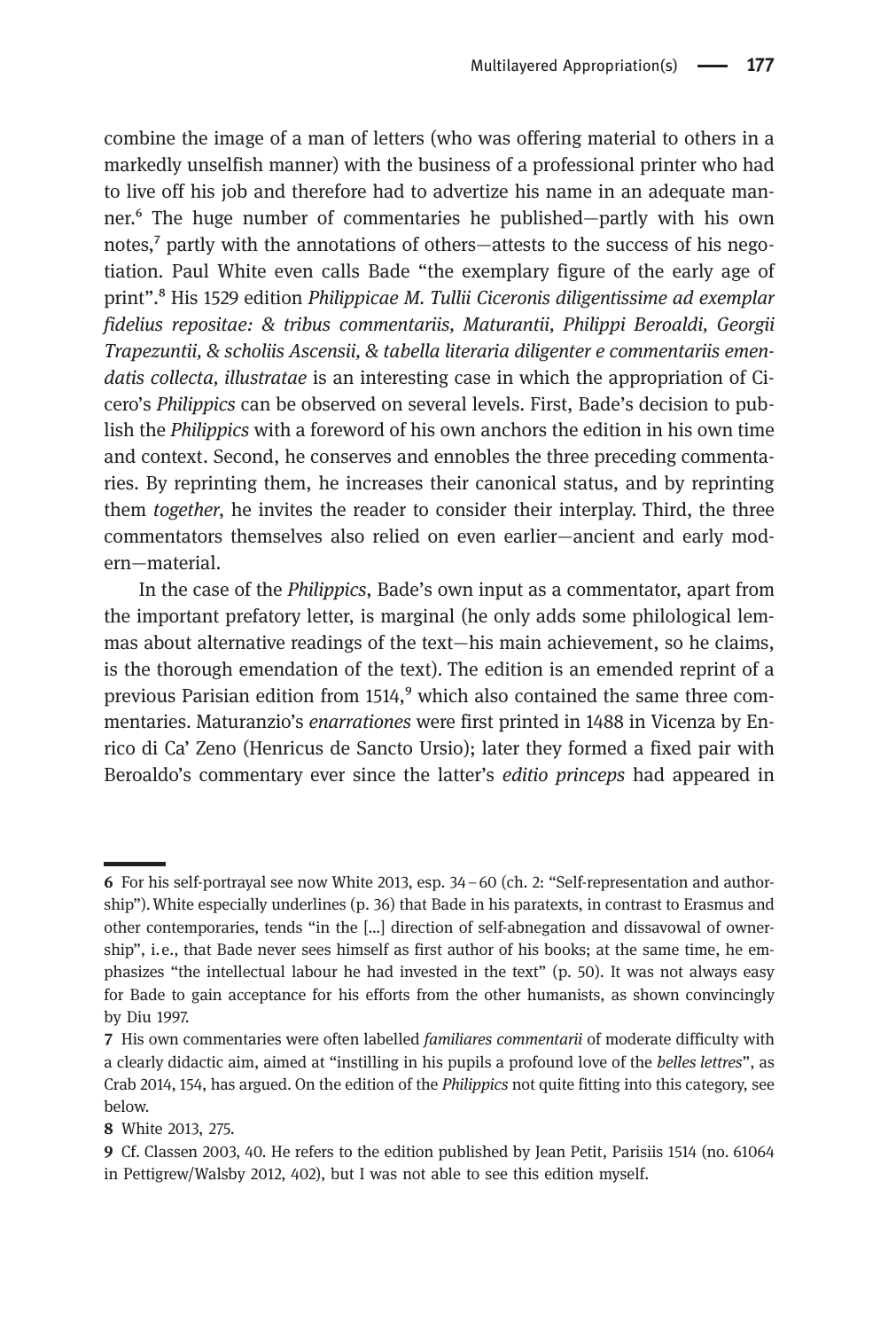Bologna in 1501 with Benedict Hector;<sup>10</sup> the *adnotationes* attributed to George of Trebizond (to which I will henceforth refer as Pseudo-Trapezuntius), however, had already been printed in Venice by Nicolas Jenson, probably in 1475, and were first added to the two by Maturanzio and Beroaldo in the afore-mentioned edition from 1514. However, it is interesting to see that Bade decided to re-publish it in 1529, a year in which the so-called 'Ciceronianus' debates had reached an initial peak after the publication of Erasmus' homonymous treatise.<sup>11</sup> I will return to this towards the end of this chapter.

# The use of sources: negotiating Ciceronian excellence

As mentioned above, the commentaries reprinted by Bade negotiate the previous Ciceronian tradition through their specific use of ancient and early modern sources.We do not possess ancient commentaries or scholia on the Philippics, nor did the humanists of the fifteenth century.<sup>12</sup> They therefore had to go back to other material. For the afterlife of certain passages of the speeches they could recur to Quintilian, who loved the Philippics and quoted from them regularly. Almost all of Quintilian's references to the speeches are quoted in the lemmas of Beroaldo's and Maturanzio's commentaries. For a more general appraisal of the text, early imperial declamation as preserved by Seneca the Elder (mostly in his sixth and seventh Suasoriae), but also Juvenal's tenth satire offered valuable material. For the historical background, it goes without saying that Cicero's own works were used. Valerius Maximus offers some details of Cicero's death, but it is especially the corpus of Plutarch's Lives-extremely successful in fifteenth-century Italy<sup>13</sup>-

<sup>10</sup> The edition M. Tullii Cic[eronis] Orationes per Philippum Beroaldum recognitae ac diligenter correctae (Bononiis: Hector, 1499) does not contain any commentary lemmas, cf. Classen 2003, 14–15.

<sup>11</sup> The editio princeps was published in the Officina Frobeniana in March 1528: De recta Latini Graecique sermonis pronuntiatione Erasmi Roterodami Dialogus. Eiusdem dialogus cui titulus Ciceronianus seu De optimo genere dicendi; cum aliis nonnullis quorum nihil non est nouum, Basileae: Hieronymus Froben, 1528.

The only ancient commentary to Cicero's speeches that was surely known to fifteenth-century Italian scholars was that of Asconius Pedianus, which (after its rediscovery by Poggio Bracciolini) began to circulate from 1416 onwards. It was printed regularly, often together with contemporary commentaries, but of course only for the small number of speeches it contains, most importantly Pro Milone.

<sup>13</sup> Cf. Pade 2007.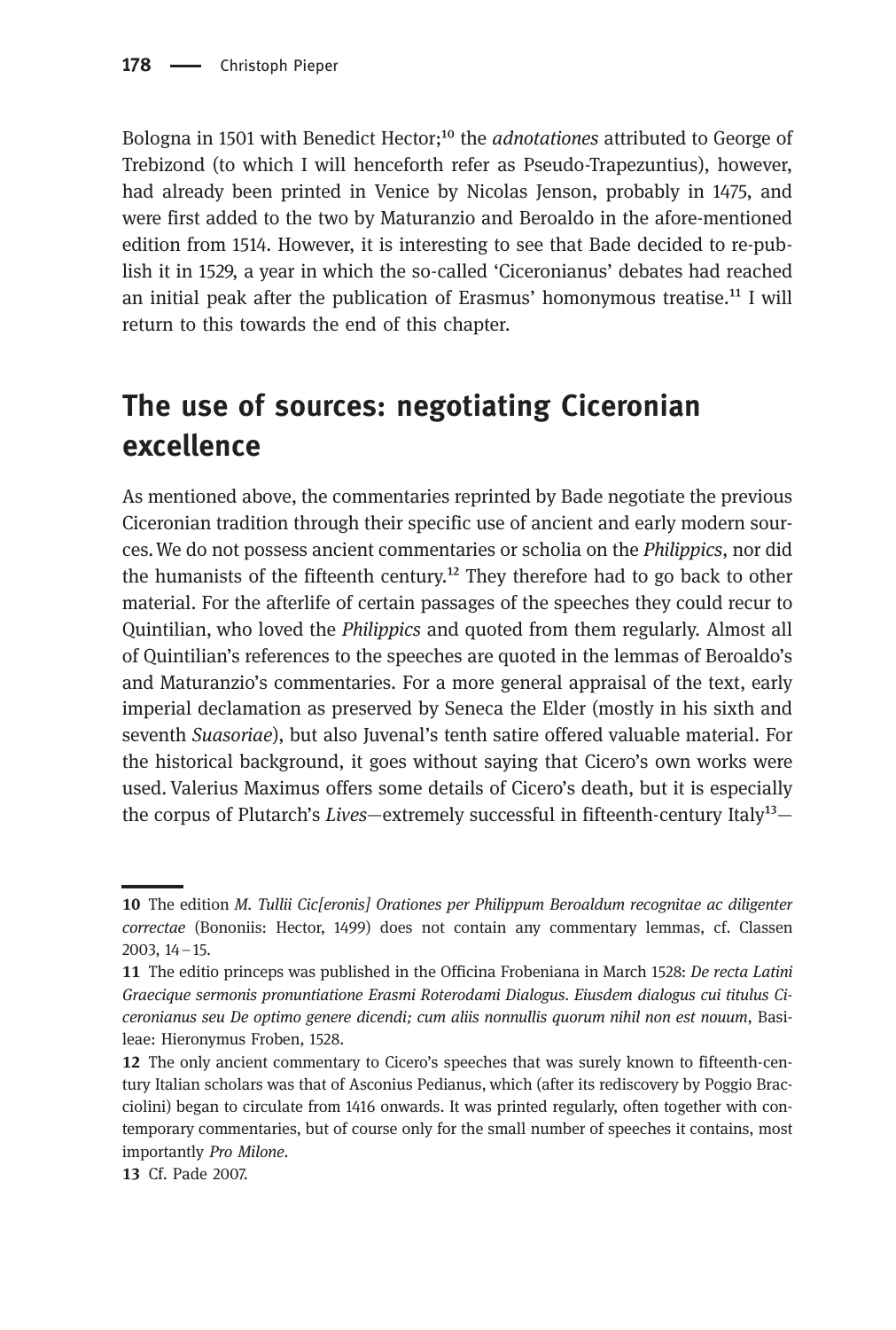which provided the commentators with the bulk of historical details, especially the Lives of Caesar, Mark Antony and Brutus, together with Leonardo Bruni's version of the life of Cicero, the Cicero nouus (officially a translation, but in fact a free adaptation of Plutarch's Cicero).<sup>14</sup>

I offer only one example for the commentators' dealing with their source material. It is a passage from Maturanzio's historical introduction to the Philippics (the other two commentators do not have a similar historical account): after Caesar had been killed by 24 wounds (not  $23!)^{15}$  and the conspirators have occupied the Capitol, Maturanzio describes the following events in a kind of pastiche of several Plutarchan Lives. I have underlined passages which either quote or are closely inspired by Guarino da Verona's translation of the Life of Brutus, italicized references to Leonardo Bruni's translation of the Life of Mark Antony, and printed in bold what stems from Bruni's Cicero nouus:<sup>16</sup>

Iccirco timens Antonius consulatus<sup>17</sup> abiectus insignibus et mutata ueste<sup>18</sup> delituit. uerum quando nemini illos nocere accepit tutaque esse omnia, prodiit e latebris. Senatus in Telluris aede habitus est. Multa pro concordia facta sunt uerba.<sup>19</sup> Cicero illico princeps in illo ordine apparuit: cum recuperata libertas uideretur esse, $^{20}$  pacem inter amicos et interfectores Caesaris qui Capitolium occupauerant suasit, discordiarum memoriam sempiterna obliuione delendam censuit. Brutus et Cassius laetis omnibus<sup>21</sup> e Capitolio uocati non prius tamen descendere quam Antonius et Lepidus uterque filium suum obsides pro illis in Capitolium mitterent.²² Et C. quidem Cassium coenae die illo Antonius, Lepidus Brutum adhibuit. Postridie uero eius diei, cum de obliuione discordiarum, de prouinciis diuidundis Antonius retulisset, summo studio ei senatus assensus est, etiam ut Caesaris acta rata

<sup>14</sup> See Mabboux and Jansen in this volume for more details.

23 is the number offered by all ancient sources, e.g. Plut. Caes. 66.14, Livy, Per. 116 or Flor. 2.13; also the editio princeps [Rome 1470] of all of Plutarch's Lives in Latin translations offers this number, cf. Plutarch 1470, fol. 363v (the Life of Caesar in the translation by Guarino da Verona). 16 The passages in the *editio princeps* (Plutarch 1470) are on fols. 402r (Life of Brutus) and 443r (Life of Mark Antony); the Cicero nouus is quoted according to Viti's 1996 edition, 486.

<sup>17</sup> consulatus] magistratus Plutarch 1470 (Bruni).

<sup>18</sup> The same is also in Life of Brutus (in: Plutarch 1470 [Guarino]).

<sup>19</sup> In Guarino's version of Plutarch's Life of Brutus (in: Plutarch 1470) Antony, Plancus and Cicero are mentioned as main orators.

<sup>20</sup> Maturanzio reuses this formulation almost verbatim in his introduction to the second Philippic: Bade 1529, fol. 24v: ciuitatis eo tempore princeps.

<sup>21</sup> This summarizes Bruni's longer wording: Brutus et Cassius a senatu laudati; gratulationes et applausus ut liberatoribus patrie per totam urbem facti (Bruni, Cic., 486).

<sup>22</sup> This episode is also in *Life of Brutus* (in: Plutarch 1470 [Guarino]); Maturanzio has summarized both versions relatively freely rather than simply quoting one of them, as is the case in the other highlighted references.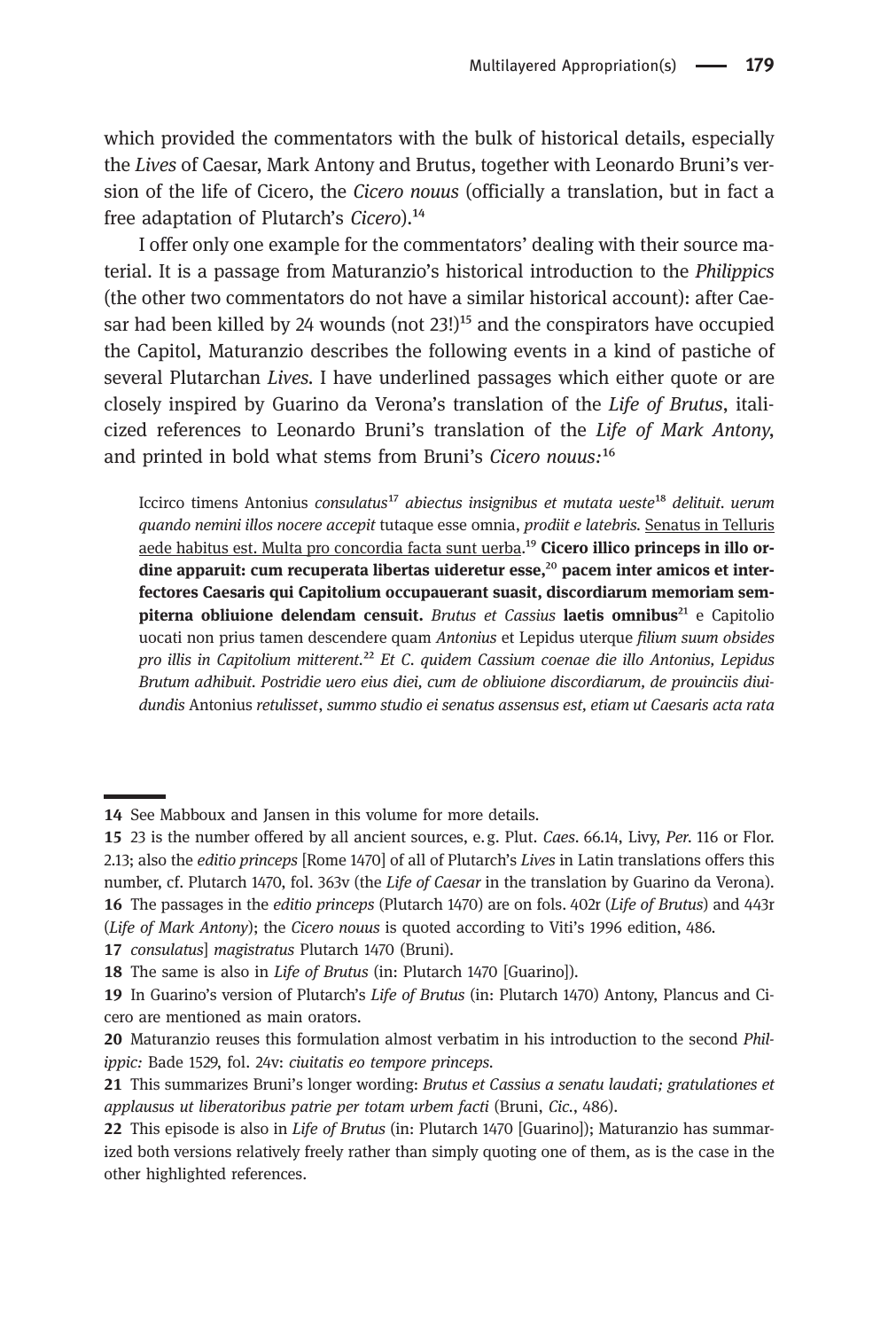manerent. Magnam tunc omnium iudicio laudem est consecutus quod intestinum sua prudentia sustulisset bellum et recto consilio ac ciuili animo usus esset.<sup>23</sup>

Therefore Antony was afraid; he dropped the decorations of his consulship and hid after having changed his clothes. But when he heard that they [sc. the murderers of Caesar] did not want to harm anyone and that everything was safe, he stepped out of his hiding place. The senate was gathered in the temple of Tellus; many words in favour of concord were uttered. Immediately Cicero appeared to be the leader of this body: because freedom seemed to be restored, he recommended peace between the friends and the killers of Caesar, who had taken possession of the Capitol, and he promoted that the memory of discord should be extinguished into eternal oblivion. With everyone's approval Brutus and Cassius were called from the Capitol, but they did not descend before Antony and Lepidus had both sent their sons as hostages to the Capitol. And Antony invited C. Cassius to dinner that day; Lepidus did the same with Brutus. Moreover, the next day, when Antony spoke about the amnesty of the discord and about the distribution of the provinces, the senate very eagerly agreed with what he said, also in that the acta Caesaris remained valid. On that occasion, according to all, Antony deserved great praise for having suspended an imminent civil war with his intelligence and for having shown his right intention and his civil spirit.

It is a striking proof of Maturanzio's historical honesty that he has not omitted the very positive evaluation of Antony here.<sup> $24$ </sup> Generally, however, he seldom distances himself from Cicero's eulogistic auto-representation; his aim is to extol the Roman orator and politician as much as he can. In this attempt he can be connected to earlier humanistic reappraisals of Cicero as a major political actor of his time, e.g., Leonardo Bruni's Cicero nouus or Sicco Polenton's description of Cicero.<sup>25</sup> His aim is to show that Cicero in the years  $44$  and  $43$  was *ciuitatis* eo tempore princeps (cf. n. 20), whose engagement the other Romans would have expected anxiously. In order to do so, he suppresses any criticism of Cicero's behaviour (as the attack on his constantia which Atticus had launched when Cicero wanted to leave Italy in the summer of 44, and against which he had defended himself in Att. 16.7). Instead Maturanzio describes the event as a completely straightforward decision by Cicero, who only reacted to the always changing

<sup>23</sup> Bade 1529, fol. a ii v.

E.g., the Paduan humanist Sicco Polenton in his long and detailed narration of the events deals with Mark Antony's speech, but does not mention that he was praised for it. Instead the people of Rome attribute the glory for having restored the state to Cassius and Brutus, cf. Polenton, Script. ill. (= Polenton 1928), 413.

Think of Sicco Polenton's seven (!) books dedicated to Cicero's life in his Scriptores illustres Latinae linguae. As he puts it, Cicero's life and works are an ingens opus et mare, an ocean of material testifying to the mass of his deeds (*rerum magnitudo*) and to his dignity (*uiri dignitas*): cf. Polenton, Script. ill. (= Polenton 1928), 265. See Mabboux and Jansen in this volume for the development between the thirteenth and early fifteenth century.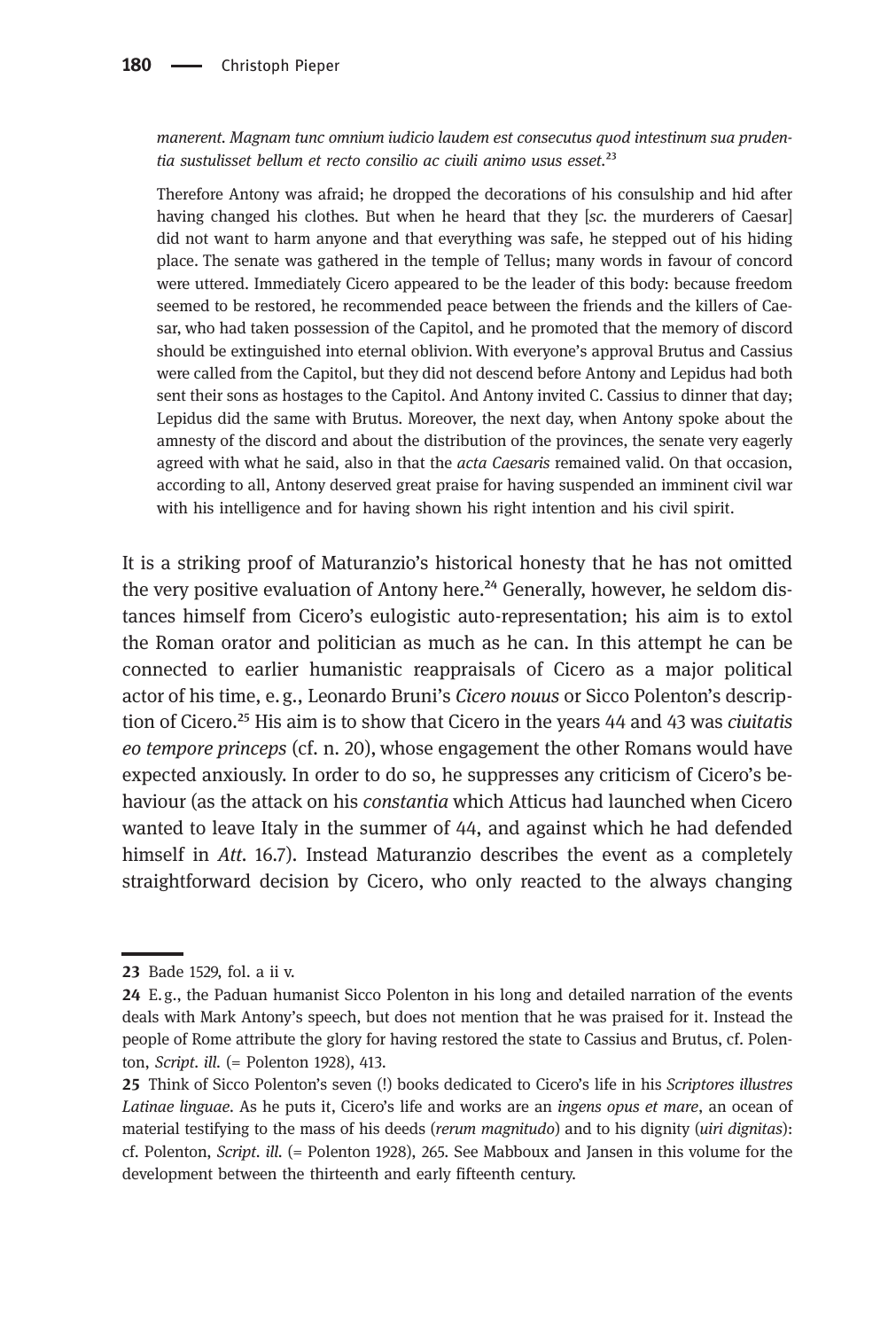moods of Antony.<sup>26</sup> In order to increase Cicero's courage, he adds a small detail which deviates from both the ancient sources and the biographical tradition of the fifteenth century. According to him, Cicero actually dared not only to deliver his second Philippic in the senate, but he even did so in Antony's presence: Ausus est uenire in senatum et hanc orationem, qua omnem ante actam Antonii uitam carpit et lacerat, habere ipso Antonio praesente et audiente.<sup>27</sup> However, such a deviation from the sources is quite rare. In general, Maturanzio's dependence on his ancient and humanistic predecessors testifies to the deep rootedness of early modern commentaries in humanistic literary culture, a fact that increases also the layeredness of Bade's 1529 edition: it not only preserves earlier commentaries, but also the larger fifteenth-century debate and its ancient roots on Cicero's political and oratorical exemplarity.

### The Philippics as Cicero's Spätwerk

When an author wants to show Cicero's exemplarity, the Philippics traditionally take pride of place in his argument. They have been considered part of Cicero's Spätwerk, that is, an opus ultimum that condenses his life-long oeuvre in a special way and helped turn its author into a 'classical' writer.<sup>28</sup> In principle the concept can refer to style or content. Whether there are indeed certain traits in the Philippics that justify labelling them as representatives of a distinct Spätstil is open to discussion. Recently, Michael von Albrecht has defended its existence:<sup>29</sup>

<sup>26</sup> With regard to Antony, Maturanzio had already alluded to *mutata mox eius uoluntas* previously; Cicero's decision to return to Rome and not leave Italy is presented as follows: Reuertendi in urbem nouum cepit consilium cum mutatam Antonii uoluntatem intellexisset et repudiatis malis suasoribus se ad senatus auctoritatem totum contulisset [correxi, contulisse Bade 1529]. He again bases this on Bruni, who stresses Antony's mutata uoluntas/mutatio at exactly the same historical moments (Bruni, Cic., 486 and 488).

<sup>27</sup> Bade 1529, fol. 24v. Bruni, Cic., 490 says that Cicero wanted to go to the senate and respond to Antony's invective, but his friends dissuaded him. Sicco Polenton does not comment on the setting of the speech.

<sup>28</sup> Cf. recently, e.g., Scheidegger Lämmle 2016 and Bitto 2016. According to them, a Spätwerk on the one hand is particularly susceptible to authorial self-stylization (e.g., the Spätwerk can channel the reception of earlier works), on the other hand is something to which later readers often recur in order to find coherence in the corpus of an author. I am grateful to Ermanno Malaspina for having reminded me of the importance of the concept for Cicero's works dating from 44/43 bce. For Cicero's own attempt to become a 'classic', see Bishop in this volume.

<sup>29</sup> His summarizing characterization, however, makes use of a terminology that seems even more typical for describing an Alterswerk than a Spätwerk; cf. Scheidegger Lämmle 2016, 65 for the distinction.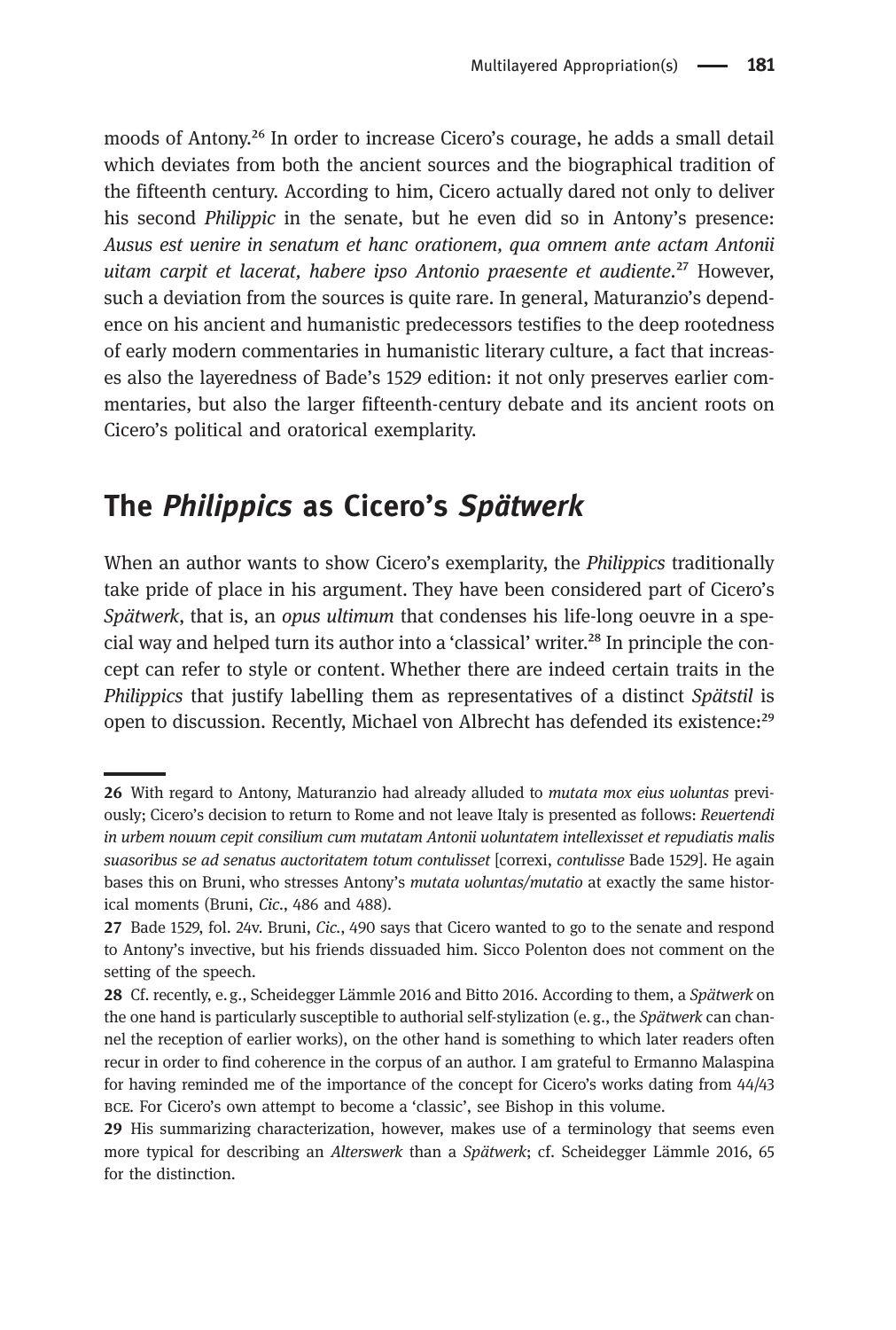according to him, Cicero has freed himself from juvenile exuberance and thus achieves the highest degree of stylistic balance. $30$  Similarly, Josse Bade, whose edition of 1529 will be analysed in this article, states that Cicero, the master of eloquence, surpassed even himself in the Philippics:

Vt enim ille omnium mortalium calculo et suffragio in eloquentia togatorum facile euasit primus aliosque in aliis operibus dicendi felicitate euicit omnes, ita in hoc opere se ipsum idest humanas uires superasse  $[...]$  uisus est.<sup>31</sup>

Just as according to the calculation and vote of all mortals he was easily the first in the field of eloquence of the Romans and defeated in his other oratorical works all others, thus in this work he seems to have defeated himself, that is human nature.

On the other hand, early modern readers were also willing to read the Philippics as Cicero's political heritage. This is partly due to Cicero's own rhetorical strategy in the speeches themselves, in which he shapes his ethos in a way that re-evokes his consular and post-consular auctoritas, thus stressing his political constantia as defender of the good cause of the Republic ever since his fight against Catiline.<sup>32</sup> At the same time, he already reflects on his final works as part of a future commemoration of his deeds.<sup>33</sup> In the first *Philippic* Cicero wants to leave his voice as a testament for the state  $(ut \ldots)$  huius tamen diei uocem testem rei publicae relinquerem, Phil. 1.10),<sup>34</sup> and the end of De officiis refers to his voice which reaches his son Marcus, who is dwelling in Athens, his uoluminibus, i.e., in the written work itself (quoniam his uoluminibus ad te profecta uox est mea,

Cf. von Albrecht 2003, 114: "a general increase in purism, suppression of showy ornaments, strength and transparency instead of abundance". Cf. the epilogue to this volume for Erasmus' initializing the debate about a Ciceronian Spätstil.

**<sup>31</sup>** Bade 1529, fol. <A ii v>. The text of the preface is edited in Renouard 1908, vol. 2, 323 (who erroneously prints humanitas instead of humanas). A French translation can be found in Lebel 1988, 120–122.

<sup>32</sup> Cf., e.g., May 1988, 149; see also the famous beginning of Cic. Phil. 2: Quonam meo fato, patres conscripti, fieri dicam, ut nemo his annis uiginti rei publicae fuerit hostis, qui non bellum eodem tempore mihi quoque indixerit? Ps-Trapezuntius' commentary ad loc. reads as follows (Bade 1529, fol. 24r): Hoc tamen affirmatiue dicit: fato uideor esse susceptus et natus ut omnes reipublicae hostes qui fuerant his annis uiginti, mihi etiam fuerint hostes, thus adding an idea of Cicero's consistency as a result of the intervention of fate. Maturanzio makes Cicero's sentence unambiguous by explaining that Cicero's enmity against Catiline, Clodius, Antony and others was undertaken magis reipublicae quam priuata causa (ibid., fol. 24v).

<sup>33</sup> Cf. Bishop in this volume on Cicero's attempts to turn himself into an object of commemoration.

For this passage see also Scheidegger Lämmle 2016, 105. On the importance of writing in Cicero's oeuvre, see Butler 2002; Jansen/Pieper/Van der Velden (forthcoming).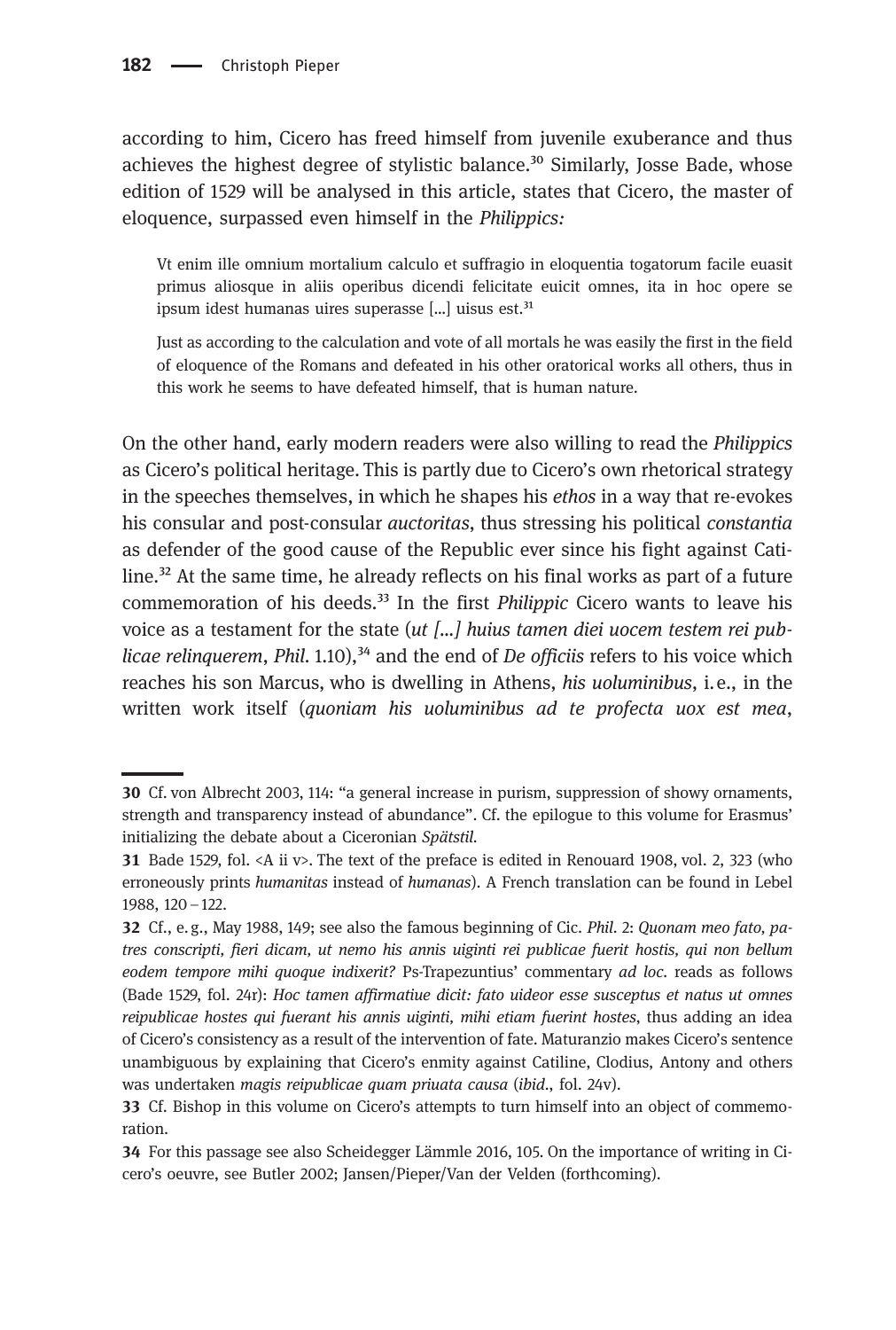Off. 3.121). This wish to codify his political ethos for future generations fits well the "Poetik des Nachlasses" as defined by Scheidegger Lämmle.<sup>35</sup>

Also in Bade's praise of Cicero's rhetorical excellence which I have just quoted, an intertextual link, going beyond mere stylistic appreciation, adds a political aspect to his recognition of the Philippics as Cicero's Spätwerk. Bade refers to Cicero's own words with which he had remembered the death of Crassus in the preface of *De oratore*  $3^{36}$  Cicero's Crassus is not just a master of technical rhetoric. His last speech against consul Philippus was so excellent because in it he professed his political legacy as defender of the old senatorial values. $37$  The link alludes to a similar function of the Philippics, which also serve as the political testament of a defender of the old Republican values. Just like Crassus, Cicero paid for his oratorical triumph with his life, a fact that lends extra gravity to the speeches.

Bade was surely not the only Renaissance reader of the Philippics to adorn the speeches with the aura of 'last words'. Angelo Poliziano, whose fragmentary annotations to the Philippics we possess thanks to the notes taken by Poliziano's student Pietro Crinito,<sup>38</sup> makes the same link with Crassus' death via a reference to the famous image of the swans' song before their death: $39$ 

Scheidegger Lämmle 2016, 66, quoting Zanetti 2012, 54, who talks of the "Begehren […] das bisher Geleistete im Hinblick auf die künftige Rezipierbarkeit des Geschriebenen insgesamt zu sichern oder in neue Bahnen zu lenken".

Cic. De or. 3.3: Omnium consensu sic esse tum iudicatum ceteros a Crasso semper omnis, illo autem die etiam ipsum a se superatum.—In connecting Cicero's death to his De oratore, the humanist readers might be inspired by a tradition from Antiquity, which we can grasp in the description of Cicero's end by the Tiberian historiographer Cremutius Cordus: he links Cicero's death to the death of the second protagonist of De oratore, Marcus Antonius the orator (Sen. Suas. 6.19): Itaque, quo saepius ille ingenti circumfusus turba processerat, quae paulo ante coluerat piis contionibus, quibus multorum capita seruauerat, tum per artus sublatus aliter ac solitus erat a ciuibus suis conspectus est. (cf. De or. 3.10: Iam M. Antoni in eis ipsis rostris in quibus ille rem publicam constantissime consul defenderat quaeque censor imperatoriis manubiis ornarat, positum caput illud fuit a quo erant multorum ciuium capita seruata). Also Livy might allude to this passage in the fragment narrating Cicero's death (Sen. Suas. 6.17): Caput in rostris […] positum ubi ille consul, ubi ille consularis […] auditus fuerat.

<sup>37</sup> Cf. the direct continuation of the passage quoted in n. 36 (De or. 3.3) which gives the reason (enim) for Cicero's judgment: Deplorauit enim casum atque orbitatem senatus, cuius ordinis a consule, qui quasi parens bonus aut tutor fidelis esse deberet, tamquam ab aliquo nefario praedone diriperetur patrimonium dignitatis.

<sup>38</sup> The manuscript has been studied by Mussini 2013.

<sup>39</sup> Cf. Cic. De or. 3.6: Illa tamquam cycnea fuit diuini hominis uox et oratio. Scheidegger Lämmle 2016,  $87 - 92$  and  $99 - 102$  discusses the importance of the image in De or., Rep. and Amic.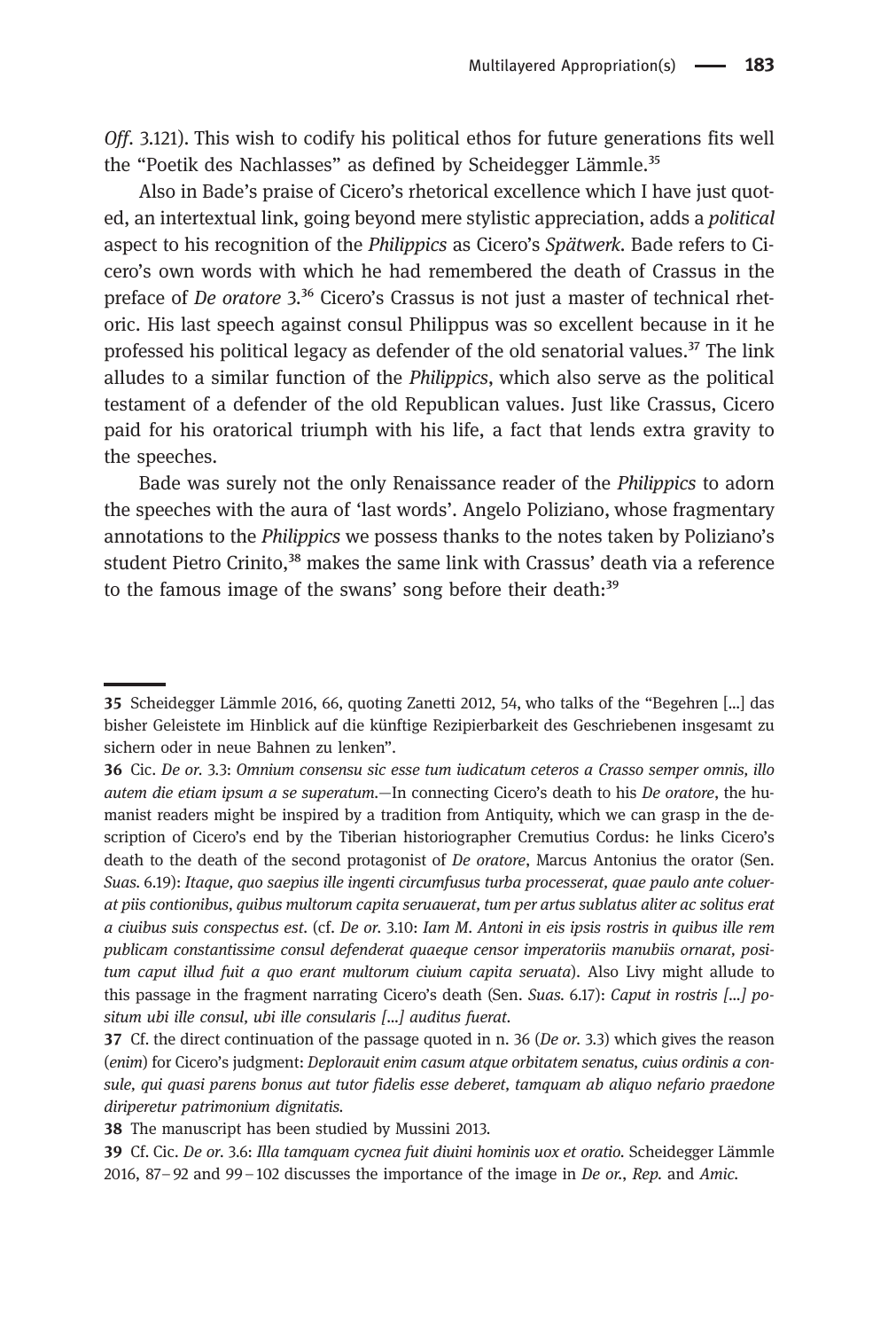Nam profecto nemo dubitat omnes in ea uel animi uel ingenii sui neruos intendisse Ciceronem, sic ut alios in ceteris, in hac actione se ipsum maximus orator superauerit. Adsumam quod cignos ait Plato sacros Apollini suauissime canere morti uicinos: hoc utique transferri aptissime ad Ciceronem potest, cuius hic liber tanquam extremus actus boni poetae supra ceteros laudetur.<sup>40</sup>

For assuredly no one doubts that Cicero concentrated all the energy of his mind and talent in them [sc. the Philippics], so that the greatest orator surpassed others in other speeches, but himself in this one. I adopt what Plato says: swans, holy animals of Apollo, sing most sweetly when death is near. No doubt that this can most aptly be applied to Cicero, whose last book (the one we treat here) is praised more than all the others, like the final performance of a good poet.

One of the commentators edited by Bade in 1529, Filippo Beroaldo, also argues in a similar direction. He dedicates much space in his introduction to the ancient declamations dealing with Cicero's enmity with Antony and his death (see p. 190),<sup>41</sup> thus creating a shadow of an imminent end around the *Philippics*. In the commentary itself he returns to this frame in two prominent places. In his last lemma of the first speech, when commenting on Cicero's sentence "The life I have lived is almost enough for me regarding both my age and my glory" (mihi fere satis est quod uixi uel ad aetatem uel ad gloriam, Phil. 1.38), he relates this to Cicero's actual death and quotes the "declaimer Cestius [Pius] who has said: 'If one looks at the longing of the people, you, Cicero, when you will die, have not lived long enough; if one looks at your deeds, you lived long enough; if one looks at the inequities of destiny, you have lived too long; is one looks at the memory of your works, you will live forever'". (Cestius declamator egregie dixit: "Si ad desiderium populi respicis, Cicero, quando perieris parum uixisti; si ad res gestas, satis uixisti; si ad iniurias fortunae et praesentem reipublicae statum, nimium diu uixisti, si ad memoriam operum tuorum, saepe uicturus es", Sen. Suas. 6.4). The close relation between Cicero's death and his immortal fame is very reminiscent of a Spätwerk-discourse. More specifically, the formulation that Cicero has lived too long and therefore has seen the harshness of destiny alludes again to Cicero's own description of Crassus' death, who in Cicero's words had been spared from seeing the horrors of civil war due to a timely death.

I quote the text from the edition by Mussini 2013, 223, lines 27–31. As Mussini also notes, the end of the passage (tanquam extremus actus boni poetae) quotes Leonardo Bruni's Cicero nouus (Ciceronis uelut optimi poete extremus actus, Bruni, Cic., 488), who however does not relate this to the Philippics alone, but to Cicero's final year after his return to Rome in September 44 bce. Cf. on this specific passage Jansen in this volume, pp. 167 and 172.

<sup>41</sup> For the important role of declamation in the early reception of the *Philippics* see Keeline and Bishop in this volume; cf. also Keeline 2018 and La Bua 2019.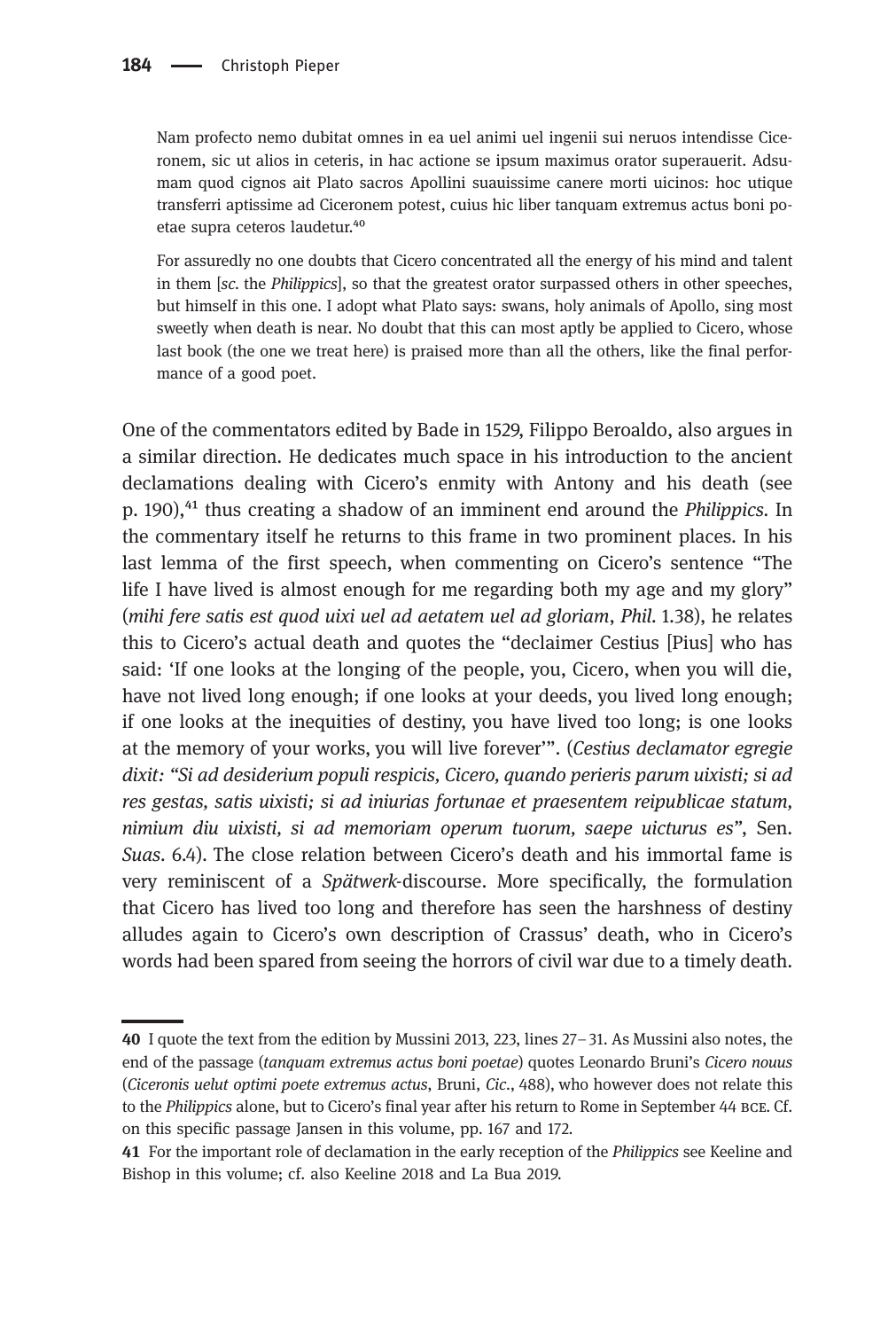Attributing glory to Cicero's death is surely something Beroaldo was interested in. In one of the last lemmas of his commentary, on Phil. 14.34, he writes:

ID GENVS QVOD EST<sup>42</sup> PVLCHERRIMVM | Socrates apud Platonem sic sermocinatur: "Videtur, Menexene, apud plurimas gentes praeclarum esse in bello occumbere. Etenim qui sic e uita migrat, funere et sepulchro magnificentissimo honoratur". <sup>a</sup> Epaminundas Thebanus dicere solebat ἐν πολέμῳ θάνατον εἶναι κάλ<λ>ιστον, "in bello mortem esse pulcherrimam". b Apud Silium inquit Annibal "pugnantem cecidisse meum est". c Item in aelogio Pauli Aemilii "tibi gloria laeto [*sic*] | iam parta insigni".<sup>d</sup> Plato quoque ita refert:<sup>e</sup> "Profecto cum liceret nobis turpiter uiuere, honeste mori maluimus".<sup>43</sup>

- a. Pl. Menex. 234c
- b. b. Plut. Mor.  $192c = *Appoth*$ . regum 72.1
- c. c. Sil. Pun. 4.509
- d. d. Sil. Pun. 10.573–574
- e. e. Pl. Menex. 246d

This kind which is most beautiful] Socrates speaks as follows in the work of Plato: "Menexenus, to die in war seems splendid for most nations. For who passes away like this, is honoured by a very magnificent funeral and tomb". The Theban Epameinondas used to say that "death in war is most beautiful". Hannibal says in Silius Italicus that "it is my task to fall fighting". See Silius, in Aemilius Paulus' eulogy: "your praise has emerged already through your glorious death [leto]". And Plato says the following: "Indeed, when we were allowed to live a disgraceful life, we preferred to die honourably".

Cicero is here talking about those who have left their lives in the battle against Mark Antony and who will receive not only an honorific funeral monument, but also—more importantly—eternal fame. But Beroaldo's explanation could also be read as an indirect laudatio funebris of Cicero, who according to tradition had not only died *during*, but also *because of* his battle against Antony.<sup>44</sup>

All these strategies by the commentators help to present the *Philippics* as something special: they are Cicero's rhetorical and political legacy, a kind of condensation of his work, and they are especially ennobled by the high price he had to pay for them.

<sup>42</sup> Modern editions print esset here.

<sup>43</sup> Bade 1529, fol. 177r.

For a more nuanced assessment of Cicero's death, see Keeline in this volume.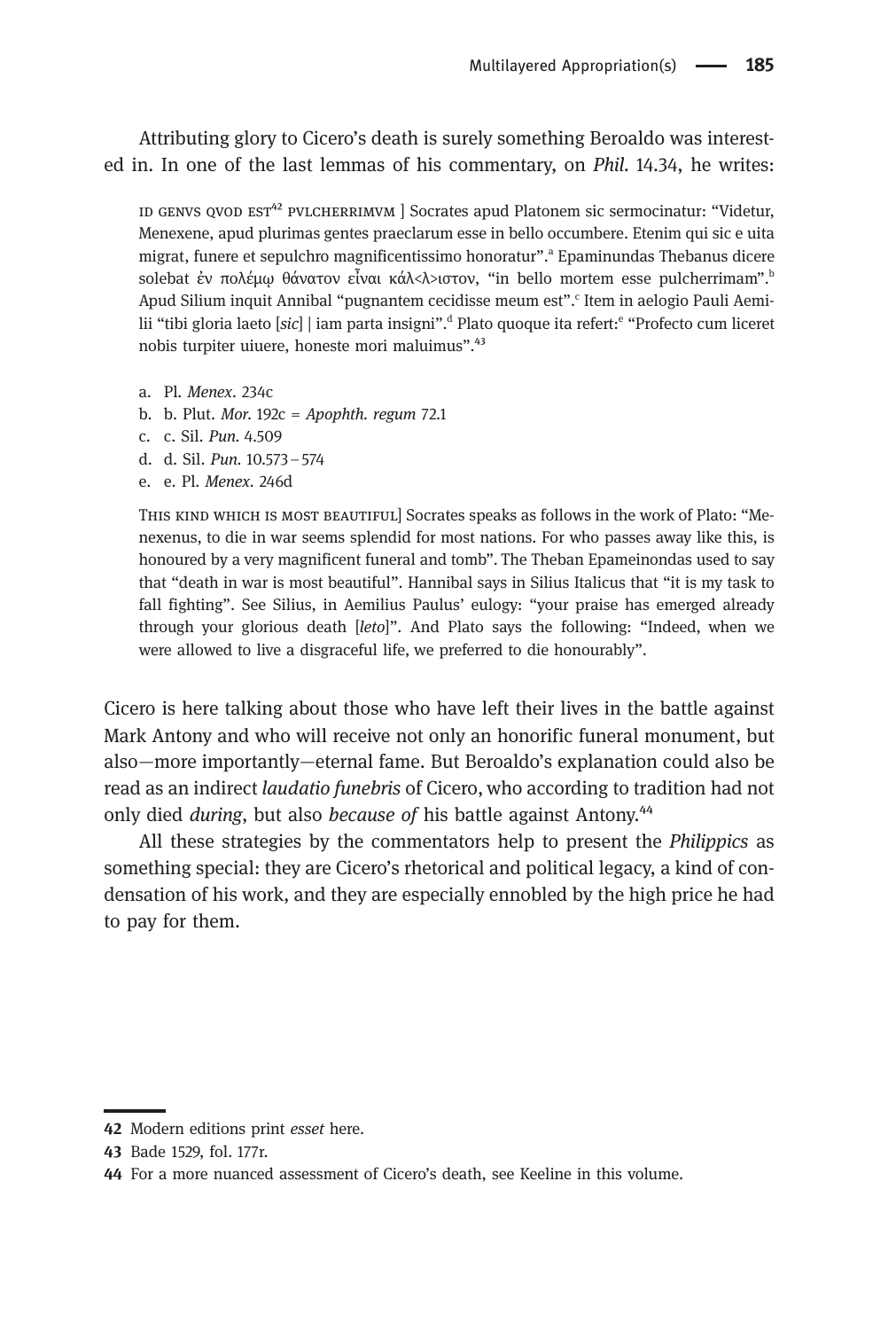# The interplay between the three commentators: fine-tuning the veneration for Cicero

While the reading of the *Philippics* as a kind of *Spätwerk* was obviously shared by most commentators in the fifteenth and early sixteenth century, in other instances, commentators also reacted specifically to one another. Bade's edition with the triple commentary makes it possible for his readers to compare the lemmas of different learned men and to look for similarities and differences. Before turning to some instances demonstrating this, however, it is useful to recall that an edition with several commentaries was nothing special per se—it was common practice at the beginning of the sixteenth century to publish Horatius cum quattuor commentariis (Venitiis: [Bon. Locatellus] 1494, with several reprints in the sixteenth century), Vergilius cum quinque commentariis (Argentorati: Joh. Grüninger 1502, with several reprints) and so on. Obviously, these large editions were not meant to be schoolbooks. They allowed more mature readers to compare the commentaries and to make up their own minds, especially in cases where the commentators entered into implicit or explicit discussion with each other.

Bade was one of the champions in this field. As Mark Crane has argued, his aim was to foster his readers' intellectual independence: "Bade's commentaries thus reflect faith in the capacity of his readers to use them in their full potential without having a teacher looking over their shoulder". $^{45}$  In this he might have been inspired by Beroaldo, one of his teachers during his Italian years, whom he continued to revere throughout the rest of his life.<sup>46</sup> The confronting of different commentaries was typical for Beroaldo as well: in commentaries that he published alone, he often explicitly quoted entries by his predecessors. It was also his decision to publish his commentary on the Philippics in 1501 together with Maturanzio's already existing one, thereby enabling the readers to choose the 'true' explanation, as he himself declares programmatically in his edition of Propertius from 1491 with the help of a quotation from Jerome (In Ruf. 1.16). He argues that the commentator's task is "to exhibit the interpretations of many so that an intelligent reader when reading the different explanations can judge what is true" (multorum sententias exponere ut prudens lector cum

<sup>45</sup> Crane 2012, 108.

<sup>46</sup> Cf. White 2013, 17-18.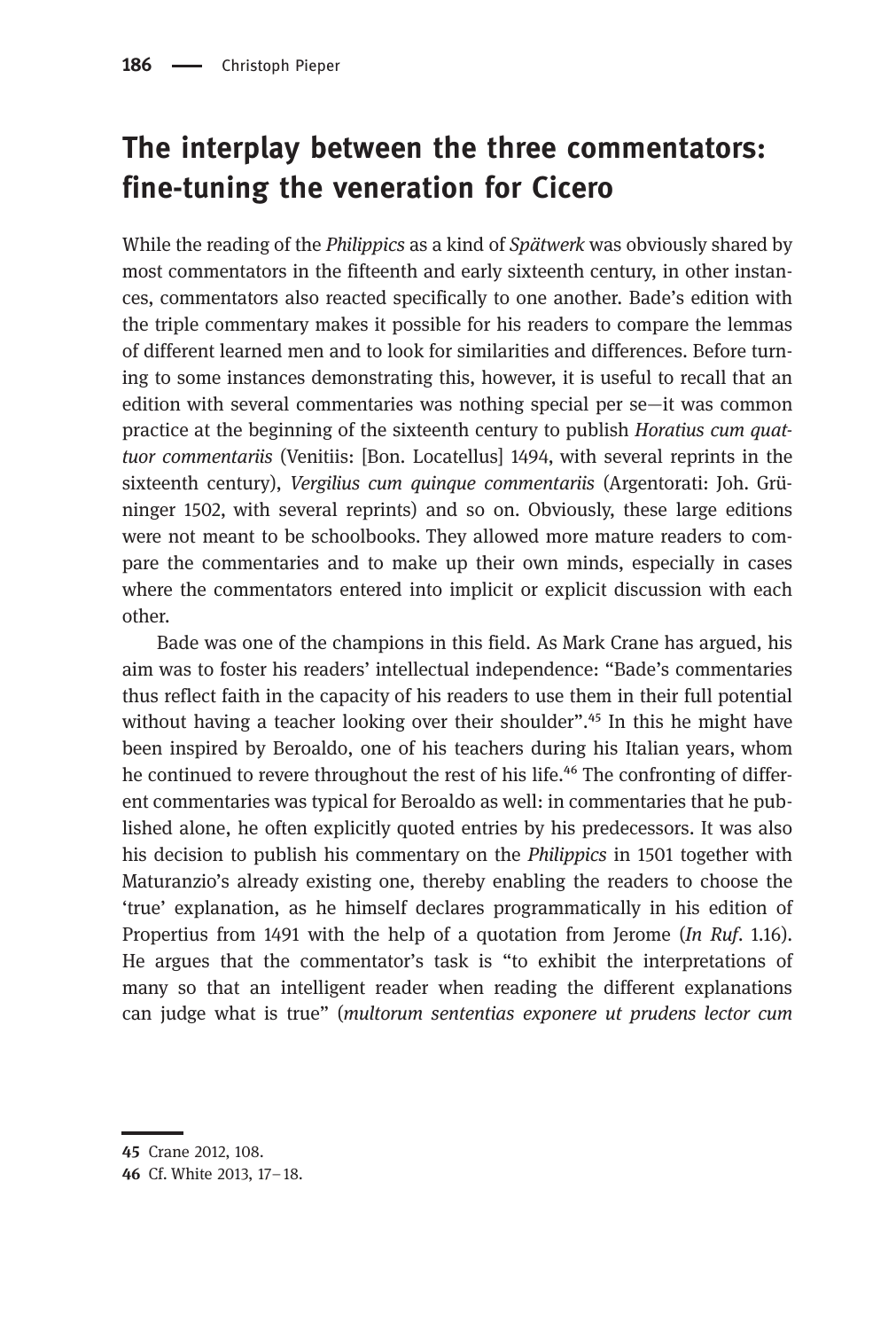diuersas explanationes legerit, iudicet quid uerius sit). $47$  The quotation shows Beroaldo's wish to engage the reader actively in the process of reading by offering him alternative explanations.

The same approach is also valid for Bade's edition of the Philippics. One can find passages that are so closely related that I am inclined to label them conscious intertextual references between the three commentators printed by Bade. I quote the three individual introductions to the second Philippic. Pseudo-Trapezuntius writes: Haec est secunda Philippica quae Ciceroni mortem attulit. Respondet autem criminibus et maledictis Antonii, deinde uehementissime et acerbissime in eum inuehitur.<sup>48</sup> ("This is the second *Philippic*, which brought death to Cicero. He responds to Mark Antony's crimes and vituperations, and then accuses him very fiercely and violently"). Maruranzio, whose function as professor of rhetoric in Perugia makes it very probable that he knew a commentary attributed to a famous rhetorician such as George of Trebizond, imitates the emphatic beginning with a demonstrative pronoun that immediately appeals to the reader's emotional engagement with the text: Haec est secunda Philippica quae M. Antonium priore oratione uehementer commotum in Ciceronem accendit ut leniri odii atrocitas postea numquam potuerit. Exstitit autem exitii et mortis Ciceroni causa, dicente etiam satyrico poeta, "Ridenda poemata malo | quam te diuinae miranda Philippica famae | uolueris a prima quae proxima". $49$  ("This is the second Philippic, which angered Mark Antony, already very unsettled because of the first speech, so much that afterwards his hatefulness could never be mitigated again. It was also the reason for Cicero's death, as the satirical poet also asserts: 'I rank his ridiculous verses above you, astonishing Philippic, next to the first on the roll, with your immortal reputation'"). Beroaldo in his turn was one of the most learned men of his time (his phenomenal memory was praised by many fellow humanists) and one of the most successful teachers of Italy in his generation; therefore he will most probably have known not only Maturanzio's, but also the earlier Venetian edition of Pseudo-Trapezuntius. Beroaldo also makes use of the emphatic beginning *haec est* and, like Maturanzio, immediately refers to Juvenal as an ancient authority for the almost divine perfection of the speech: Haec est illa Philippica omnibus Antonianis anteponenda, quam diuinam esse merito appellant, de qua sic serio scripsit poeta satyricus, "Quam te conspicuae

<sup>47</sup> Quoted after Grafton 1977, 187 and Maréchaux 1997, 117. Grafton 1977, 188 has interpreted this as Beroaldo's unwillingness to express his own opinion and an invitation to "deplorably slovenly habits" (see also id. 1985, 636–637). Sandy 2007, 417, however, argues that Grafton's view is probably overstated.

<sup>48</sup> Bade 1529, fol. 24r.

<sup>49</sup> *Ibid*. The quotation is Juv. 10.124 - 126.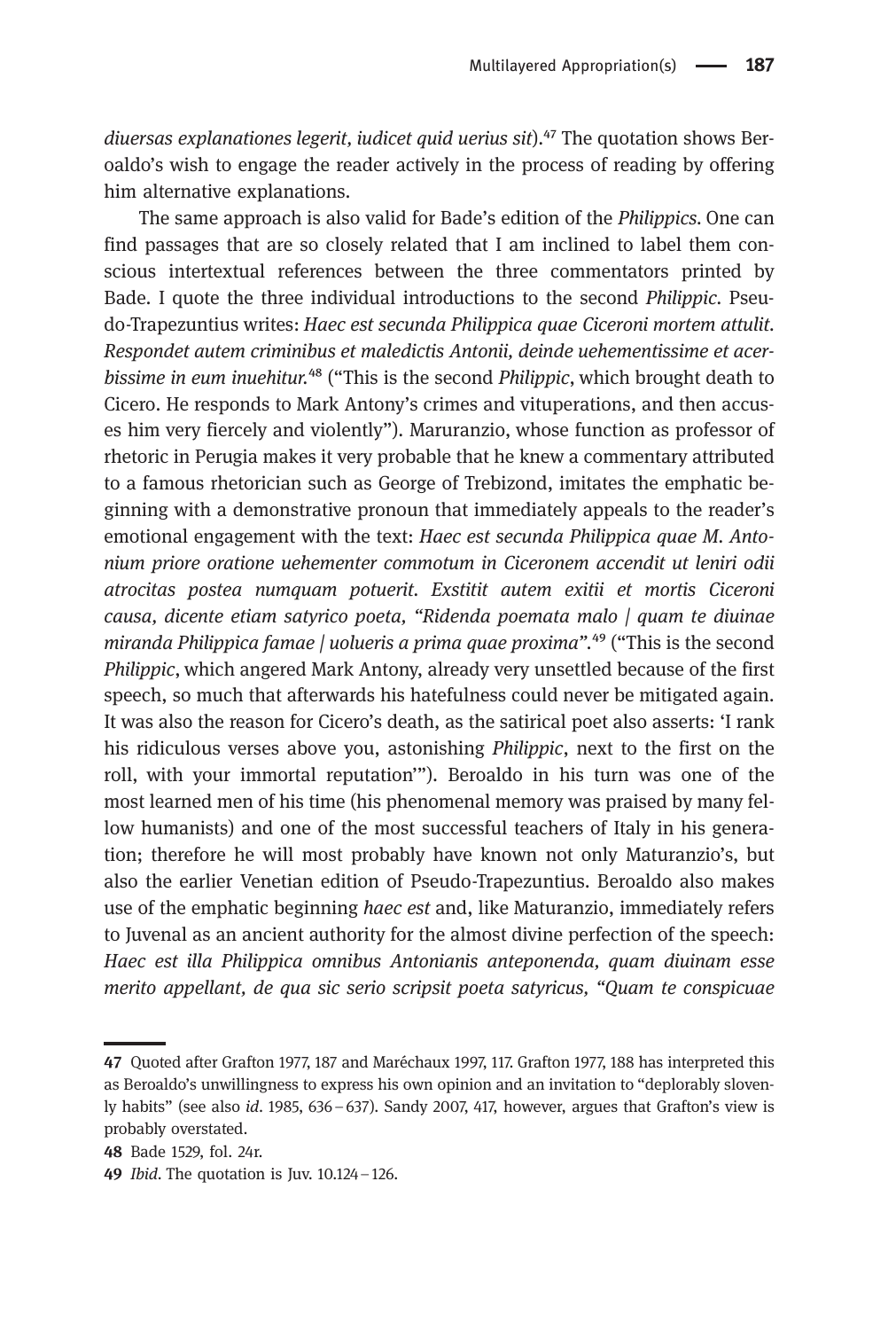diuina Philippica famae  $\ell$  uolueris a prima quae proxima".<sup>50</sup> ("This is the famous Philippic, which one must prefer to all other Antonian speeches, and which one has rightly labeled 'divine'. The satirical poet seriously writes about it '[I rank his ridiculous verses above] you, immortal Philippic, next to the first on the roll, with your distinguished reputation'").

The addition of the adverb serio could be regarded as a reaction to Maturanzio, a clarification that Beroaldo deems necessary: Juvenal here does not speak with his usual satirical irony. This observation is especially striking if we consider that Beroaldo's commentary was always printed together with that of Maturanzio and that it might even have been triggered by his reading of the latter's work.<sup>51</sup> The reader is not only able, but invited to read the two almost identical versions next to each other. To be sure, a correction as the one just mentioned is rare in the running commentary where Beroaldo and Maturanzio often comment on different words or do it in very different manner.<sup>52</sup> It seems exaggerated, however, to conclude from this, as Maria Teresa Casella in a groundbreaking article from 1975 has done, that "nessun dialogo s'istaura tra i due commentatori".<sup>53</sup> There are several passages, especially in the introductions to the speeches, where Beroaldo's wording reacts to what he has read in Maturanzio. But the effect of this coexistence of the two commentators (or three, if we also take into account the much shorter annotations by Pseudo-Trapezuntius in Bade's edition) is not always that of a free choice for the reader; it can also enforce the preferred interpretation. In the case of the prefaces to the second Philippic, the commentaries drum the conveyed message (Cicero's second Philippic is a divine piece of oratory) into the readers' heads by means of persuasive repetition.

In order to corroborate this finding, let us turn to Maturanzio's and Beroaldo's praise of the Philippics in their respective introductions to all speeches. Maturanzio, who in his lemmas is usually more wordy than Beroaldo, keeps the lau-

<sup>50</sup> Bade 1529, fol. 25r. The textual difference in the quotation from Juvenal is already in the 1513 edition (the editio princeps of Beroaldo's commentary), fol. Xv–XIr—obviously Beroaldo wanted to represent Maturanzio's commentary as accurately as possible; the same then goes for Bade with regard to both Beroaldo and Maturanzio. The content of the verse is only slightly different: in Maturanzio's version, the glory of the second Philippic is divine; in Beroaldo's version (which corresponds to modern editions), it is the speech itself.

**<sup>51</sup>** Thus Casella 1975, 654.

<sup>52</sup> Cf. *ibid.*, 655, where Casella calls the interaction between the two a "mosaico in cui frammenti si allineano, non si sovrappongono" (but see my relativizing remark below). As mentioned above, Maturanzio's commentary is often more antiquarian or historical in tone, e.g. the two longest entries for the beginning of Philippics 1 are on patres conscripti (with the history of this term since Romulus), and on the fake-Marius (with a long summary of the events). 53 *Ibid.*, 654.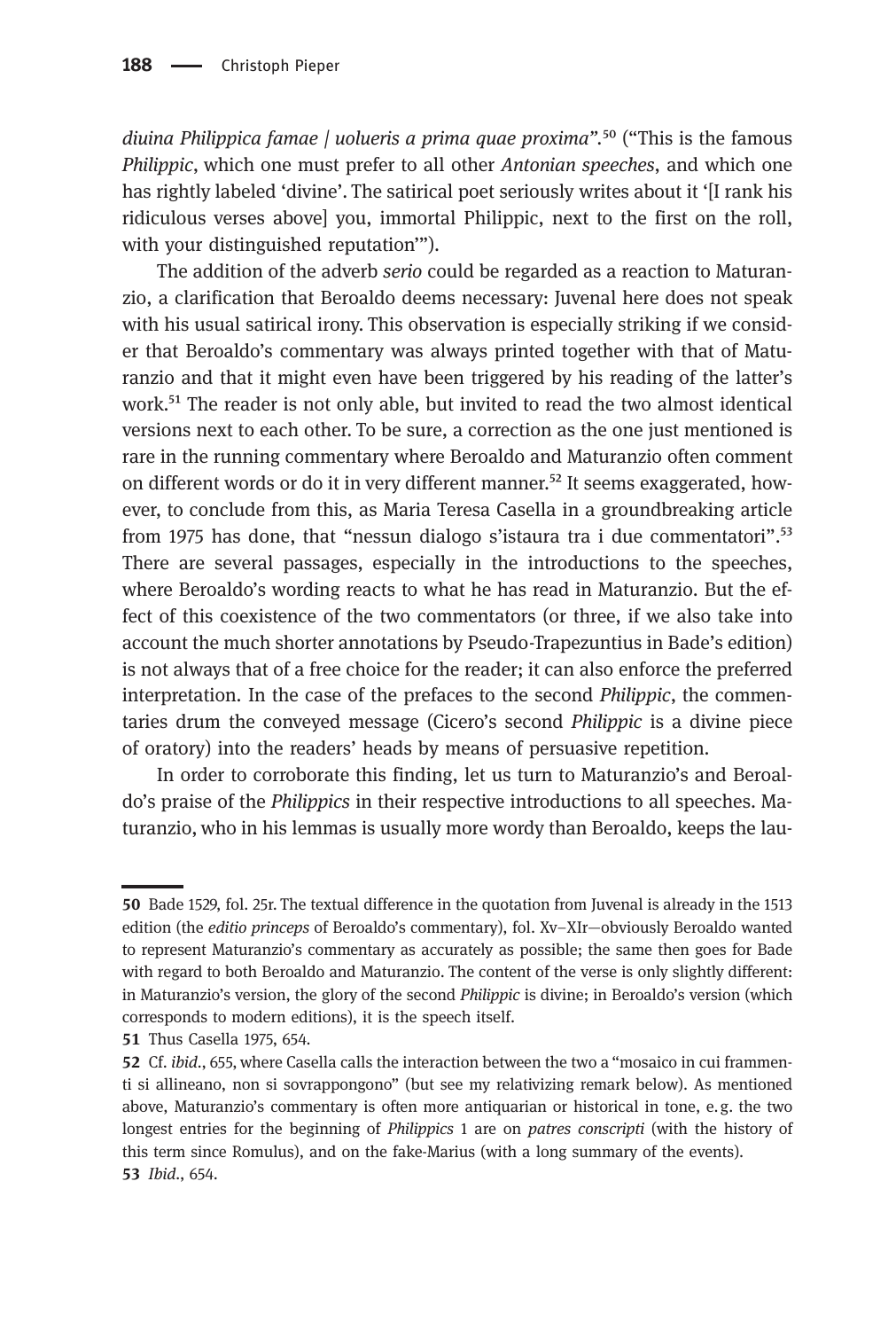datory introduction quite short.<sup>54</sup> He briefly mentions four aspects: Cicero's imitation of and admiration for Demosthenes, the alternative name of Antonianae orationes transmitted by Aulus Gellius (e.g. NA 1.22.17; 6.11.3), and the speeches as the reason for Cicero's death, which is confirmed with a quotation from Juvenal (10.121–126). Additionally, at the beginning of his historical overview (see above, p. 179), he remarks that some of them were delivered in the senate, while others were speeches *ad populum*. In contrast to Maturanzio's brevity, Beroaldo's introduction is unusually long—he writes more than four times as many words, but he does not enlarge on all aspects in the same way. He says nothing about the audience of the speeches, only mentioning the name Antonianae orationes in passing (without reference to Gellius). His discussion of Cicero's dependence on Demosthenes is not much longer than Maturanzio's, but formulated more radically. The Perugian scholar quotes Cicero's Orator with the sentence that Demosthenes fulfilled what Cicero only aspired to (et Demosthenem quidem ad Brutum scribens multa et in dicendo perficere, se conari multa, posse illum, uelle se dicit).<sup>55</sup> Beroaldo in his turn begins his introduction with two sentences in which Cicero's name is not even mentioned; instead, Demosthenes is introduced with Quintilian's words as the lex orandi (Inst. 10.1.76). Cicero is afterwards introduced as an imitator of the Greeks and of Demosthenes in particular:

M. Tullius cum se totum ad imitationem Graecorum contulisset, maxime Demosthenem est aemulatus. Illum habet archteypon exemplar, illum cum primis admiratur eumque omni praeconio laudis extollit. Cuius nomini ac paene numini tantum tribuit ut orationes in M. Antonium triumuirum stilo bellatorio fulminantes Philippicas appellauerit quae et Antonianae nominantur. In quibus non minus clarum quam in forensibus orationibus eloquentiae lumen effulget.<sup>56</sup>

Because Marcus Tullius resorted completely to the imitation of the Greeks, he especially emulated Demosthenes. He considers him his archetype and model, he especially admires him and praises him in all possible ways. He attributes so much to his name and (so to speak) godlike status that he gave the name *Philippics* to the speeches that thunder in warlike style against Mark Antony; they are also called Antonianae orationes. The light of his eloquence does not shine less brightly in these than in his judicial speeches.

The lumen which Cicero's speeches are said to possess thus seems to be dependent on his imitation of Demosthenes. The first impression the reader gets of Cicero is not that of the father or even name of eloquence, but of a sort of prede-

Bade 1529, fol. a ii r.

<sup>55</sup> *Ibid.* quoting Cic. Orat. 105; cf. Bishop 2015, 286.

**<sup>56</sup>** Bade 1529, fol. a i r.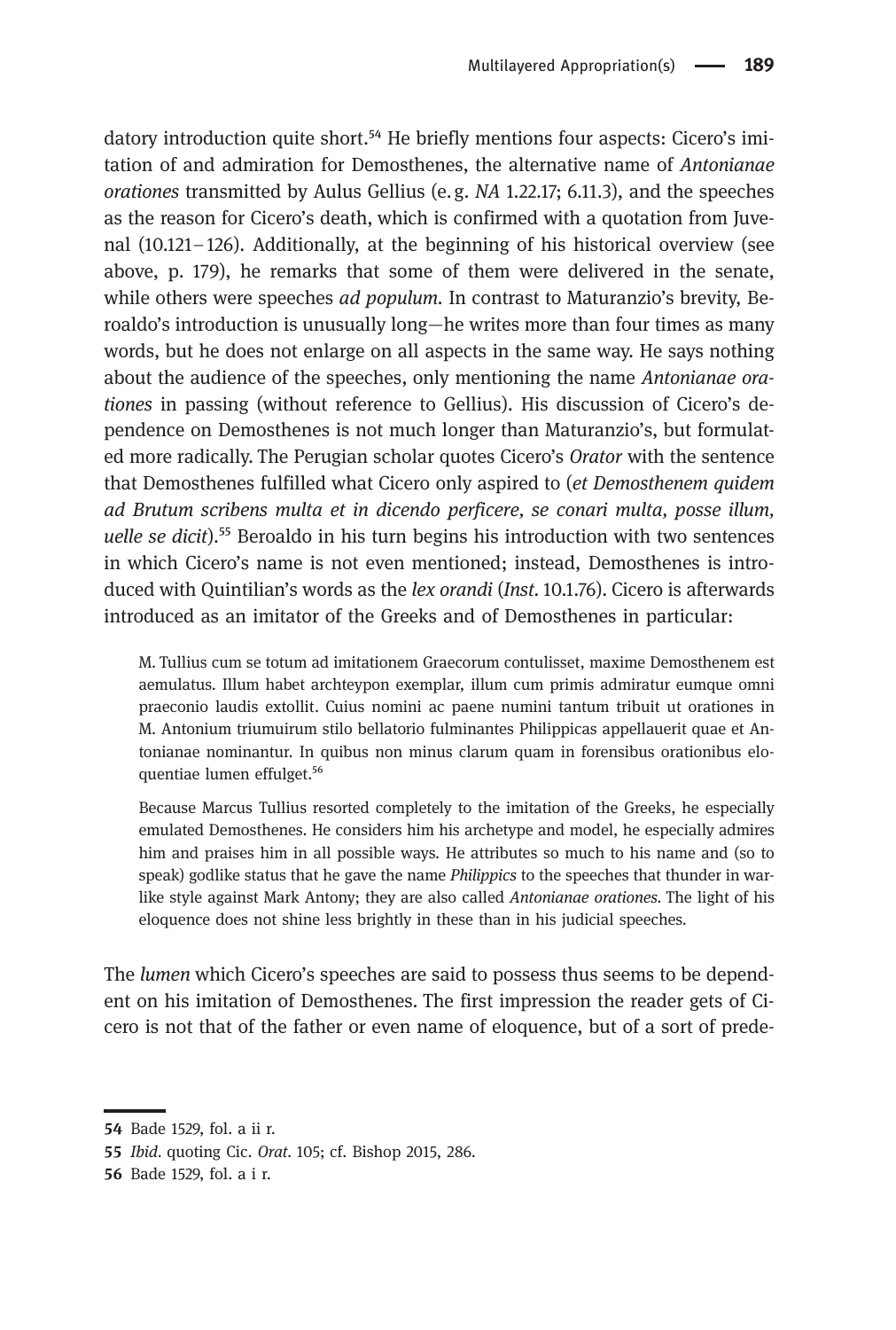cessor of the humanists who through imitation has achieved the highest oratorical glory.

But the longest part of Beroaldo's introduction is still to come. He indulges at length in the theme of Cicero's death as a consequence of the speeches. The material he adds to Maturanzio's short notice stems from declamation (Seneca's sixth and seventh *Suasoriae* which treat the theme of whether Cicero should have burnt his speeches in order to save his life) $57$  and historiography (Livy's description of Cicero's death as again transmitted by Sen. Suas. 6.17). Beroaldo quotes long sections of his sources verbatim, but two passages where he interrupts Livy's account are revealing. First, he presents the reader with a second version of Cicero's 'last words' (as transmitted by Aufidius Bassus, Sen. Suas. 6.18).⁵⁸ Second, he adds a quote by Mark Antony (which he found in a fragment of Cremutius Cordus, Sen. Suas. 6.19) that with Cicero's death the proscriptions have been fulfilled: *peracta proscriptio est*. These additions are in no way meaningless. In the first case, Beroaldo introduces his addition in a pathetic way with the particle ecce and by addressing Cicero in the second person (tibi), arguably in order to enlarge the reader's involvement and sympathy with Cicero at the moment of his death. The second addition is even more interesting. Antony's triumphant sentence seals Cicero's exceptional role: the whole proscription seems to have been undertaken only in order to have him murdered, and his death ends the bloodshed. The consequence remains implicit: if Cicero had refused to die, but had fled instead, the proscription would have continued and more Romans would have been killed. This means that Cicero, whose speeches during his lifetime according to Cremutius Cordus (Sen. Suas. 6.19) had saved the lives of many (multorum capita seruauerat), saves Roman lives even with his death.

What we see in Beroaldo's introduction is a reaction to Maturanzio's introduction: Cicero's oratorical pre-eminence is somewhat relativized by Beroaldo stressing his dependence on Demosthenes. On the other hand, the importance

<sup>57</sup> On the importance of declamation for the reception of Cicero's final years see Keeline and Bishop in this volume.

<sup>58</sup> Bade 1529, fol. a i v (the underlined passage is an addition to Seneca's words by Beroaldo): Regressusque in uillam "Moriar", inquit, "in patria saepe seruata". Satis constat seruos fortiter fideliterque paratos fuisse ad dimicandum. Ipsum deponi lecticam et quietos pati quod fors iniqua cogeret iussisse. [Livy] Ecce tibi adest Popilius, olim a Cicerone defensus! Quem cum armatis militibus postquam aduentare prospexit "Accede", inquit, 'ueterane, et incide ceruicem". [Aufidius Bassus] ("And returning to his villa, he said: 'I will die in the fatherland that I have saved so often'. It is well known that his slaves were ready to fight bravely and faithfully. He himself told them to put down the litter and to suffer calmly what an evil destiny had ordained. See, there comes Popilius, once defended by Cicero! When he saw him arriving with armed soldiers he said: 'Come here, veteran, and cut through my neck'.").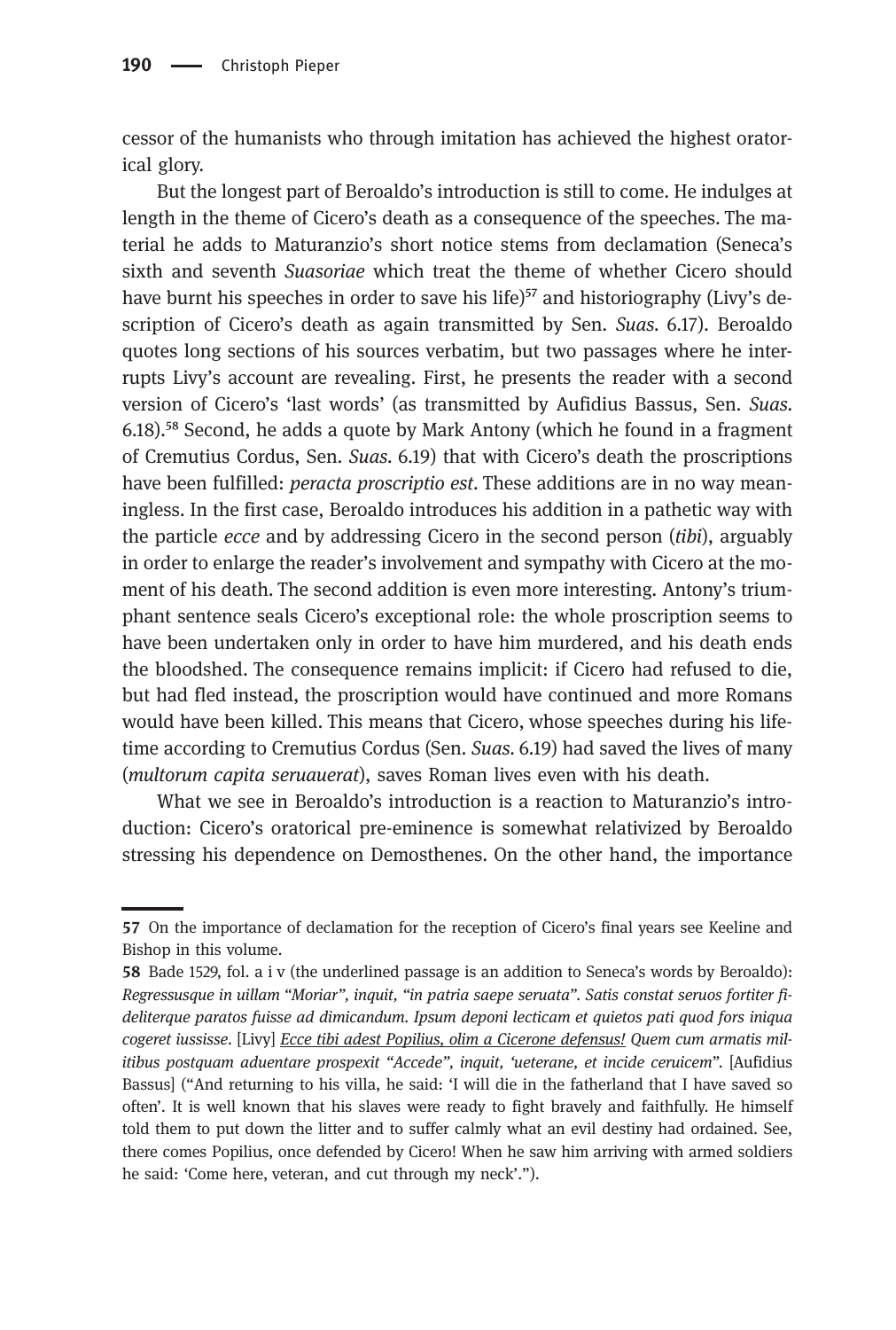of the Philippics as the testament of an exceptional political figure is enlarged. Beroaldo probably did this on purpose. He was an 'Apuleianist' and was as such opposed to the uncritical veneration of Cicero as a stylistic model by the 'Ciceronians' of his time.⁵⁹ As humanistic role model for political engagement and moral behaviour, however, Cicero remained very much acceptable.

#### Bade's preface: adding a Christian flavour

As we have seen so far, Josse Bade's edition offers the reader a temporally layered "delineazione di alcuni aspetti di storia della filologia", as Donatella Coppini has defined it: three Italian Quattrocento commentators, who all belong to different "generazion[i] filologic[he]" and who incorporate older material in their commentaries,<sup>60</sup> embedded in the context of a sixteenth-century edition. As mentioned before, Bade's own philological additions are few, but his preface to the edition is often considered to be one of his most important paratexts; according to Paul White, it is "the only document in which Badius reflects on his own contribution and legacy to the world of scholarship".<sup>61</sup>

The text has the form of a dedicatory letter "to the admirer of Ciceronian expression, that is of the whole Roman eloquence" (Iodocus Badius Ascensius Ciceronianae phraseos, id est totius eloquentiae Romanae miratori studioso salutem).<sup>62</sup> The letter can be divided into two parts. In the shorter second one, in which Bade pays tribute to Cicero (a passage partially quoted above, p. 182), he qualifies Beroaldo's evaluation that Cicero was a (mere) imitator of Demosthenes. According to Bade—whose admiration for Beroaldo did not prevent him from being a Ciceronian stylist<sup>63</sup>—Cicero was not inferior to the champions of Greek eloquence:

Vt enim ille omnium mortalium calculo et suffragio in eloquentia togatorum facile euasit primus aliosque in aliis operibus dicendi felicitate euicit omnes, ita in hoc opere se

<sup>59</sup> Cf. D'Amico 1984, esp. 361-362; Rose 2001, 59-63.

<sup>60</sup> Coppini 1976, 1371.

White 2013, 58. More generally, Diu 1997, 116 has underlined the importance of Bade's prefaces: "C'est à l'occasion de ses préfaces que Bade forge son image de lettré"; "il s'y présente […] comme champion de la restauration des belles-lettres".

Bade 1529, fol. <A ii r>.

<sup>63</sup> See Deneire 2011,  $26 - 27$ .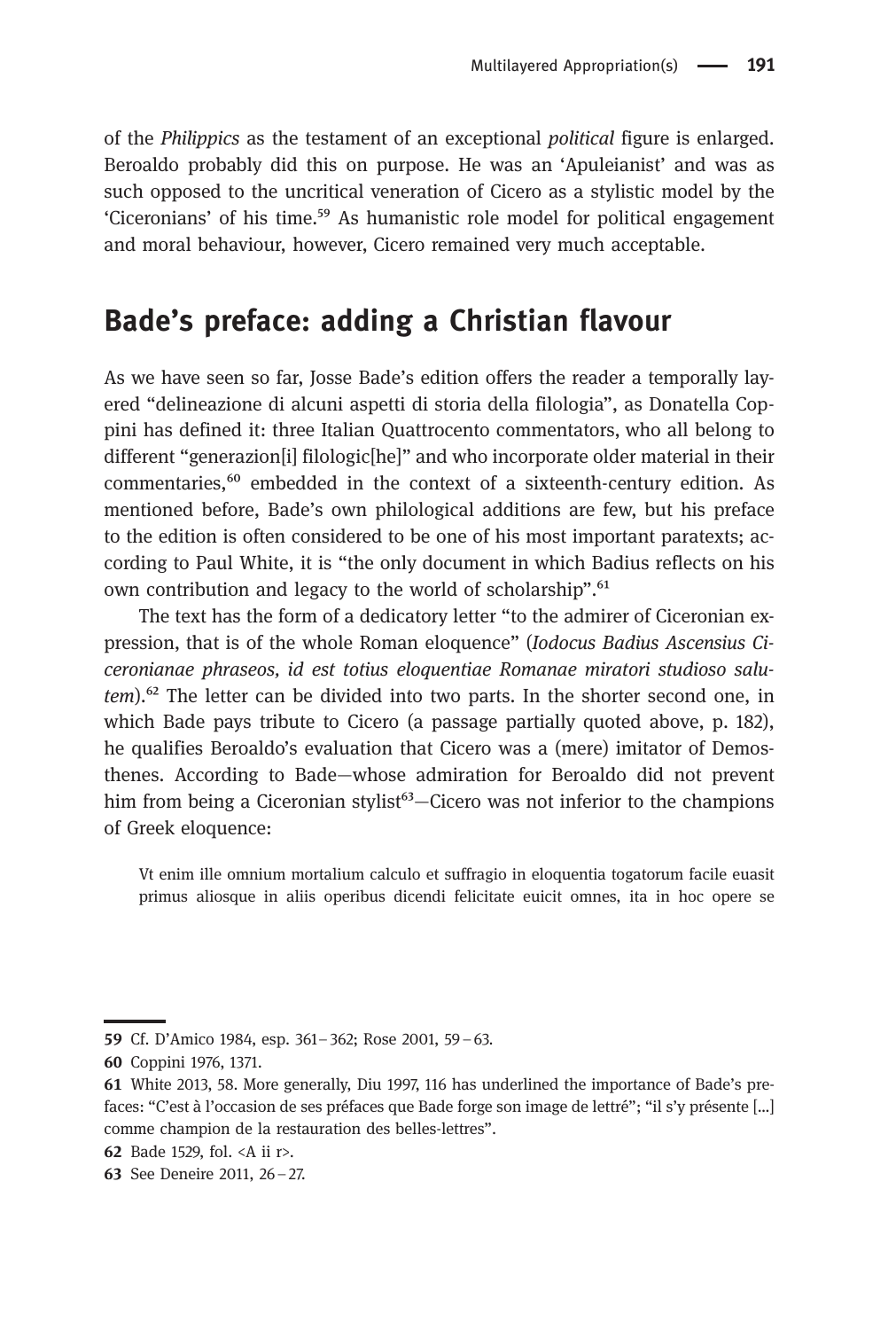ipsum idest humanas uires superasse et cum principe Graecorum Demosthene dubia de uictoria contentione certasse uisus est.<sup>64</sup>

Just as according to the calculation and vote of all mortals he was easily the first in the field of eloquence of the Romans and defeated all in his other oratorical works, thus in this work he seems to have defeated himself, that is human nature, and fought against Demosthenes, the best of the Greeks, in a battle the winner of which is undecided.

In the first part of the letter, however, Bade adds a religious level to his commentary. Its main aim, so he says, is not to propagate classical education for its own sake, but to render the reader capable of true Christian faith:

Totis cum corporis tum animi uiribus retinere conatus sum, ut uidelicet pro uirili mea et talento mihi a deo credito per litterarum promotionem rem christianam iuuarem. Visum enim mihi fermeque persuasum erat ut quisque optime Hebraice, Graece aut Latine sciret, ita ad diuinorum eloquiorum intellectionem esse et fuisse semper aptissimum.<sup>65</sup>

With all the energy of my body and intellect I have tried to be loyal to my principles, that means to help promote Christian faith as well as my power and talent (which God has given me) allowed me. I thought and was almost sure that the more anyone had deep knowledge of Hebrew, Greek and Latin, the more he would be and would always have been well prepared to understand the divine utterances.

Bade defines nuanced knowledge of Christian Scripture as being dependent on a good training in classical, i.e. non-Christian rhetoric, and thus makes a strong claim for the latter's importance. Cicero, the champion of eloquence, is therefore a crucial author for all Christians to study. On the other hand Bade thereby reduces classical rhetoric to a propaedeutic discipline for theological studies.<sup>66</sup> Obviously, this argument goes back to discussions in Late Antiquity on how a Christian believer had to deal with non-Christian authors. Bade makes the link explicit by mentioning Greek and Roman church fathers as his witnesses, among them Hilary of Poitiers, Jerome, Ambrose, Augustine sexcentique alii. Hilary, for example, had declared that one had to use the most rhetorically polished language when speaking about the marvels of God's greatness.<sup>67</sup>

<sup>64</sup> Bade 1529, fol.  $\langle A \rangle$  ii v>. For the ancient tradition of staging a fictitious competition between Demosthenes and Cicero, see De Jonge 2019.

<sup>65</sup> Bade 1529, fol.  $\langle A \rangle$  ii r>. Cf. Renouard 1908, vol. 2, 323, who prints saepe instead of semper. Cf. Crane 2012, 109 on the difference between Erasmus and Bade: the latter according to him was a propaedeutic thinker, whereas Erasmus was a critical spirit.

Hilary, Tractatus super Psalmos 13.1: Quanto magis conuenit Dei eloquia ad cognitionem humanam retractantes dignos nos hoc officio praestare! Sumus enim quoddam sancti spiritus organum, per quod uocis uarietas et doctrinae diuersitas audienda est. Vigilandum ergo et curandum est, ut nihil humile dicamus metuentes huius sententiae legem: 'maledictus omnis faciens opera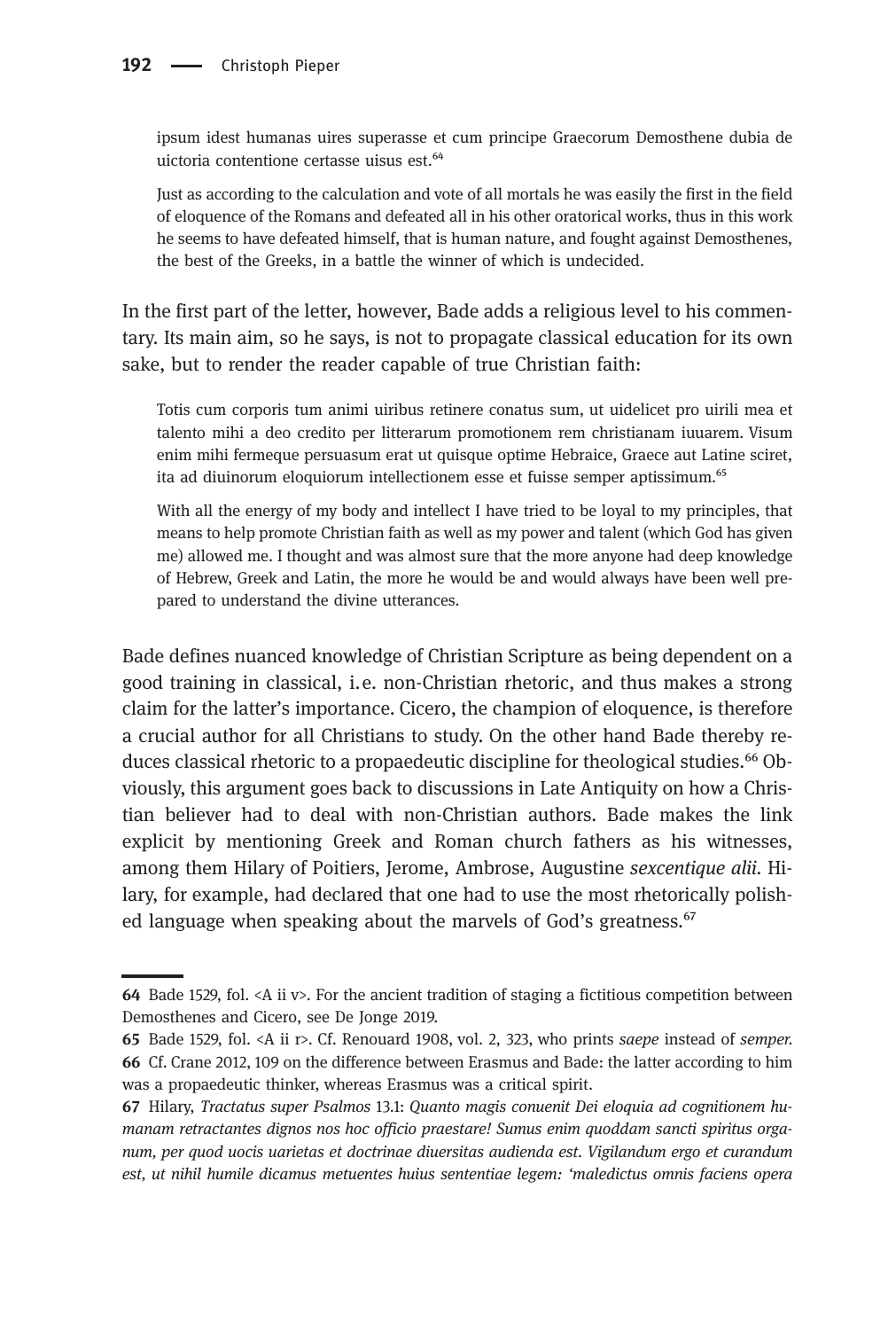The old debate gained renewed relevance at the beginning of the sixteenth century. Erasmus had defended the integration of classical learning in his Antibarbari of 1520. More importantly, in 1528, one year before Bade published his commentary, in Erasmus' Ciceronianus the character Bulephorus (who functions as Erasmus' spokesman) defended a Christian rhetoric that was based on a fluid combination of Cicero and Paul, i.e. of Roman and Christian persuasion at the same time.<sup>68</sup> Bade, who had been influenced by the *deuotio moderna* of Thomas a Kempis in his youth, already in his commentary to Terence had declared that real poetry was always inspired by the Holy Spirit. In 1529, towards the end of his career as a printer, he programmatically re-affirms his belief (I quote Mark Crane) "that linguistic understanding could lead to deeper religious understanding".<sup>69</sup> I do not want to enter the debate on whether Bade's preface is meant to be an apology and might therefore be directed against Erasmus, who famously had called Bade a man who was more interested in earning money than in the litterae themselves.<sup>70</sup> In my view, White rightly advocates a nuanced position: while there is no doubt that Bade's preface is part of the ongoing Ciceronian debate, "[i]t seems unlikely […] that Badius intended the dedication as an attack on Erasmus. His remarks about Christian eloquence seem entirely in tune with the Erasmian position".<sup>71</sup> More important for the purpose of this chapter is the fact that he made the claim in an edition of one of the champions of ancient rhetoric, Cicero. He thereby links the Ciceronian debate closely to its late antique predecessors and at the same time enhances Cicero's authority through the authority of

Dei negligenter'. ("How much more fitting is it that we, when interpreting God's eloquence according to human intellect, show ourselves worthy of the task! For we are a certain instrument of the Holy Ghost through which the variety of his voice and the diversity of his doctrine can be perceived. Therefore let us be wakeful that we do not say anything mean, out of respect for the following lawful judgment: 'Cursed anyone who fulfils God's works carelessly'." The final quote is from Ier. 48:10.

Cf. ASD I-2, 1971, 637–639. See Del Giovane in this volume for the sixteenth-century debate and especially for Erasmus' take on Cicero's De officiis.

<sup>69</sup> Cf. Crane 2012, 103.

Lebel 1988, 17 advocates the idea of the preface being an anti-Erasmian apologetic text, "une véritable profession de foi" (following a suggestion by Renouard 1908, vol. 1, 28). On Erasmus' (and other humanists') criticism of Bade's economical interest, see Diu 1997. In the Ciceronianus (ASD I-2, 672–673), Nosoponus says that he would rather admit Bade in the circle of Ciceronianists than Guillaume Budé, and that Bade would have been an even more successful stylist if he had dedicated more time to the studies and less to his personal economy (nisi curae domesticae reique parandae studium interrupissent ocium illius musis amicum). But as this judgment is pronounced by the Ciceronianus himself, i.e. by the figure that is ridiculed, it has to be taken cum grano salis.

White 2013, 57; cf. also Crane 2012, 109.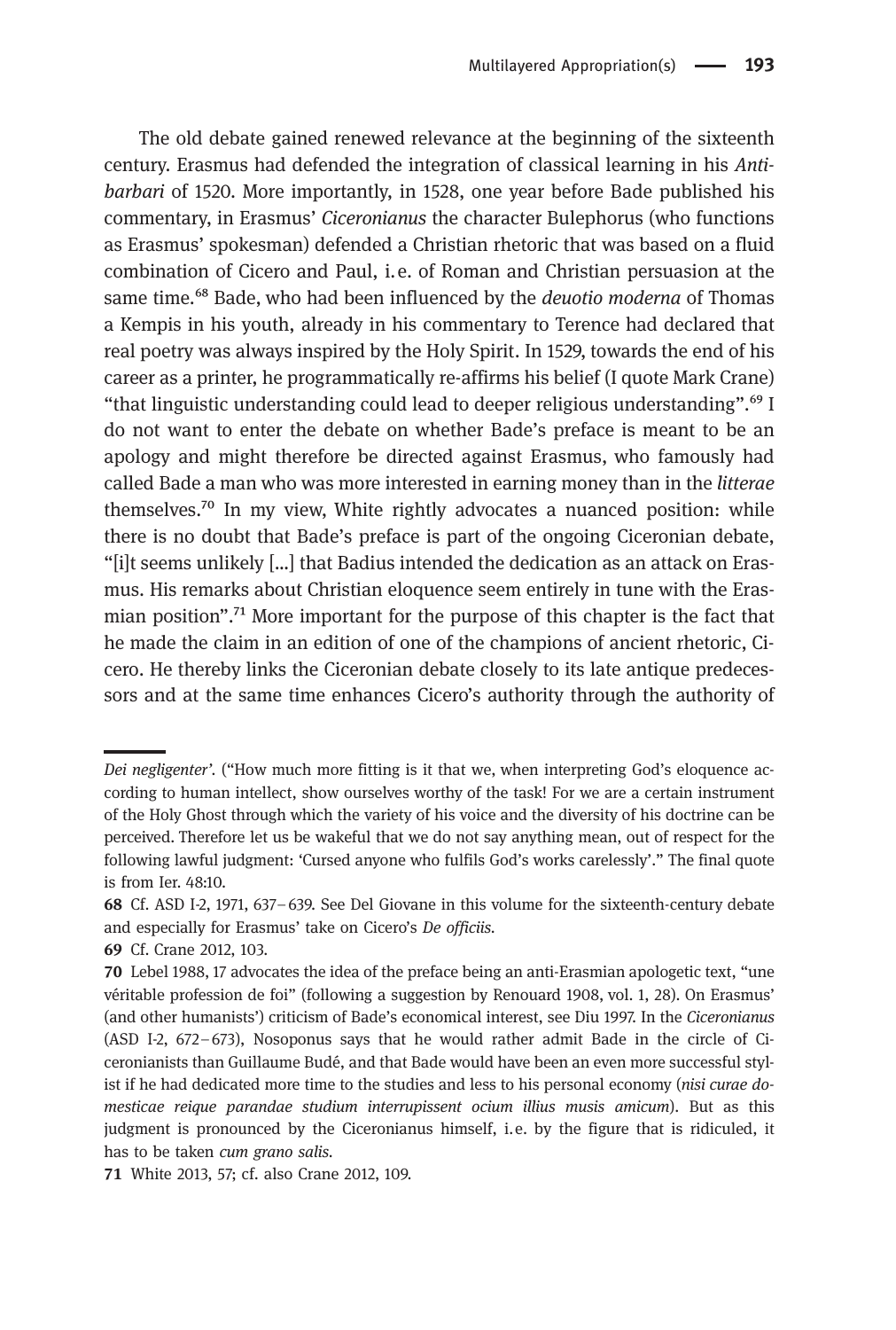Jerome, Augustine, and all the "six hundred others". While his preface excludes references to the political Cicero, which we have seen so prominently in the introductions by Maturanzio and Beroaldo, it adds a theological element to Cicero's oratorical testament. Bade's program could be summarized as follows: "I am interested in propagating Christian faith by propagating the universal qualities of Cicero, which are acknowledged by very different humanistic authorities; all of these authorities incorporate many ancient authorities for their claim that the Philippics are the best of Rome's best orator". Herewith, he sided with the commentators he published that studying Cicero is no mere matter of style, but also of content; and he shared their method of keeping alive important moments of the Ciceronian tradition that had already lasted for more than 1500 years in his time.

#### Conclusion

While commentaries have often been defined as media for negotiating power, Paul White has reminded us that they could also negotiate legacy. He thinks of Bade as defining and thereby codifying his own intellectual legacy which he wished to leave as a commentator and publisher. However, in his edition of Cicero's Philippics at least two other cultural legacies are at stake as well. On the one hand, the edition serves as a mediator for the intellectual heritage of Italian Quattrocento humanism in Northern Europe. On the other hand, the Italian commentators themselves read the Philippics as Cicero's legacy, his Spätwerk, and discuss his importance as an oratorical, political and moral authority.<sup> $72$ </sup> In order to do so, the reception of the Philippics in the commentaries is at the same 'reception of Cicero' and 'reception of the Ciceronian tradition', as it relates closely to early imperial, late antique and early humanistic moments of transforming Cicero into a cultural icon. For this reason, Bade's edition is a truly rich treasure that can exemplify early modern appropriation of Cicero's final vears.<sup>73</sup>

Thus Bade's commentary (similarly to what Van der Velden in this volume postulates for the Epistula ad Octauianum) unites different strands of the Ciceronian tradition—the rhetorical, political and moral authority—into an iconic image of excellence and a major model for multi-layered imitation and emulation.

I thank the participants of the CCC workshop and especially my Leiden colleagues Bram van der Velden and Leanne Jansen for many valuable suggestions and corrections. I am grateful to Cecilia Mussini for having sent me her unpublished Ph.D. thesis. Laura Napran kindly corrected my English. The sharp eyes of Ermanno Malaspina saved me from several infelicities. Research